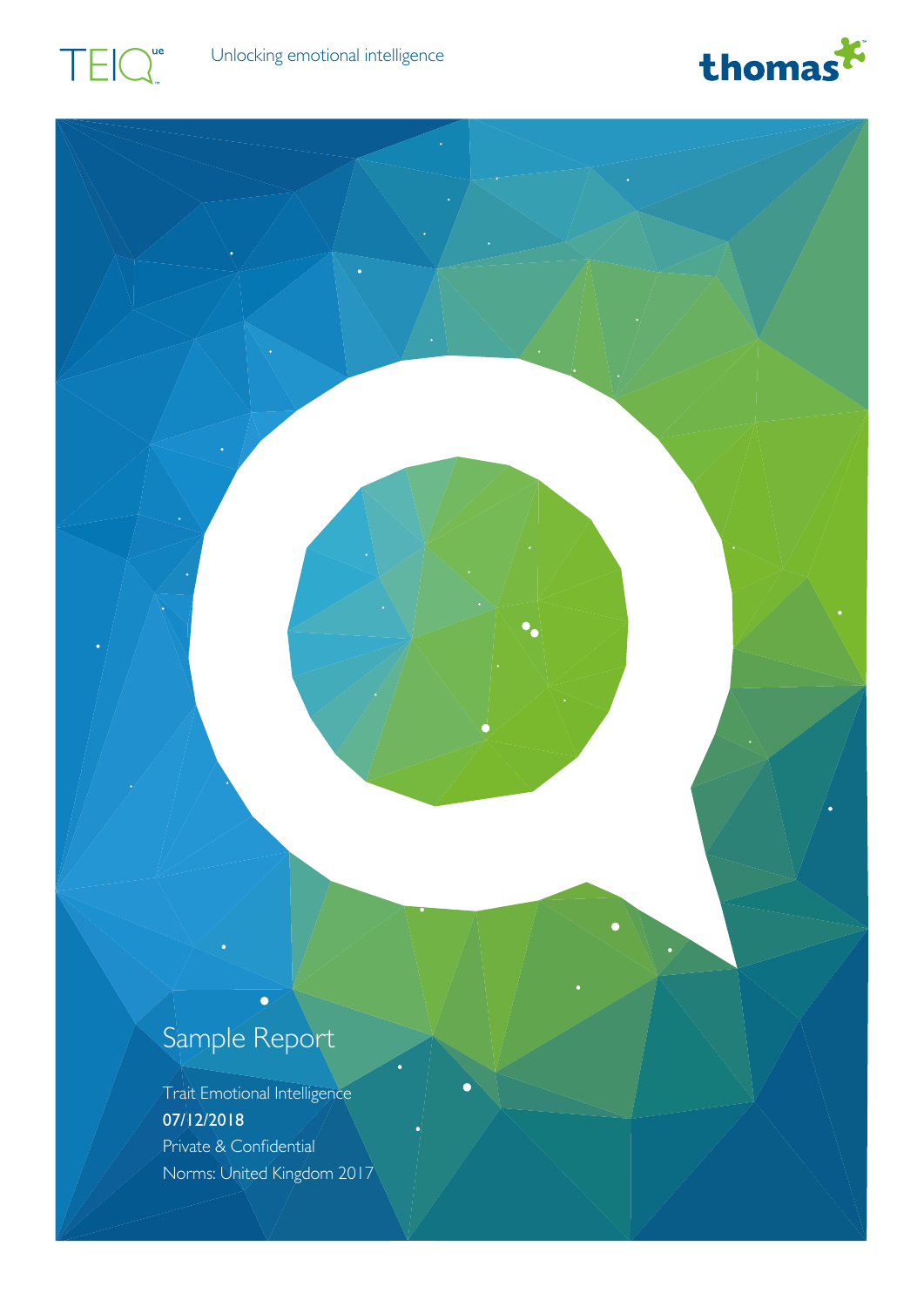

### Table of Contents

- 3 [Introduction](#page-2-0)
- 5 [Wheel Chart](#page-4-0)
- 6 [Summary Graphs](#page-5-0)
- 7 [Global Score](#page-6-0)
- [Well-Being](#page-7-0) 8

**[Happiness](#page-8-0)** 

[Optimism](#page-9-0)

[Self-Esteem](#page-10-0)

#### 12 [Self-Control](#page-11-0)

[Emotion Regulation](#page-12-0) [Impulse Control](#page-13-0) [Stress Management](#page-14-0)

### **16** [Emotionality](#page-15-0) **Exercise 2018**

[Empathy](#page-16-0) [Emotion Perception](#page-17-0) [Emotion Expression](#page-18-0) [Relationships](#page-19-0)

#### 21 [Sociability](#page-20-0) **Sociability** and the set of the set of the set of the set of the set of the set of the set of the set of the set of the set of the set of the set of the set of the set of the set of the set of the set of th

[Emotion Management](#page-22-0) [Assertiveness](#page-23-0) [Social Awareness](#page-24-0)

### 26 [Independent Facets](#page-25-0) and the Union of the Union State of the Union State of the Union State of the Union State o

[Adaptability](#page-25-0) [Motivation](#page-26-0)

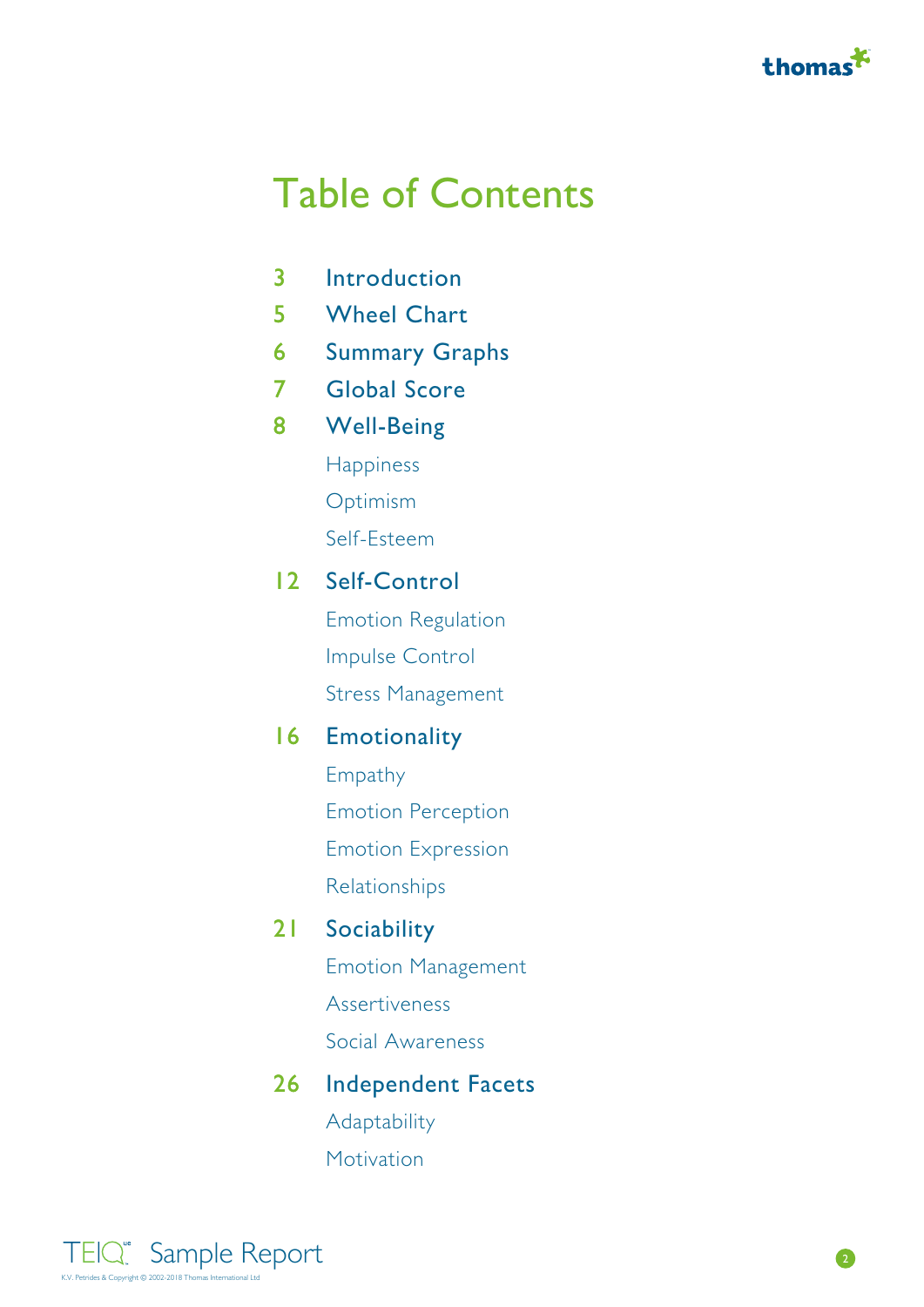

<span id="page-2-0"></span>This report provides you with information and guidance which can help you become more aware of your emotional intelligence. It provides a basis for development and training activities.

Before going any further please read this introduction. It provides the background you need to understand your report and to act on it.

#### What is emotional intelligence and why is it important?

How well do we understand ourselves and other people? How do we approach crucial relationships? These are issues in every aspect of our home, social and work life.

on our skills, knowledge and experience; but another part depends on how we get on with colleagues, managers, staff who report to us, suppliers and customers. We need to understand ourselves and how we appear to other people, as well as understand what makes other people tick. We can then use this knowledge to achieve our goals. Emotional intelligence is not about being nice or soft. It involves interacting effectively with other people to get a job done or to achieve the kind of life we want.

Emotional intelligence is important in work areas as varied as leadership and management, team and project work and all types of customer relationship. It affects our family and social life.

The Trait Emotional Intelligence Questionnaire measures our understanding of ourselves and of other people, and our ability to use this knowledge to achieve our goals.

#### How to think about your report

Much of our work success is based emotional intelligence are particularly and the contract of the contract of the contract of the contract of the contract of the contract of the contract of the contract of the contract of Put the scores and these comments in the context of your life and work when you're thinking about them. Ask questions like: what am I trying to achieve?; where do I have problems in relationships with other people?; what aspects of my important in my work or personal life?

> Scores on the Trait Emotional<br>Above Average Intelligence Questionnaire tend to be very stable over time; as stable as your basic personality. But like your basic personality, work or life events may cause certain aspects of your emotional intelligence to fluctuate. The scores in this report are therefore not carved in stone. They will assist in your own assessment of how effectively you interact with others. This report should be seen as the beginning of an investigation which can result in an improved understanding of how to interact with other people. This will have benefits in both your work performance and social life.

#### Scores

Your scores are reported in three different banding categories:



The use of the word 'average' does not imply that you can achieve good or bad scores on this questionnaire. The percentages indicate how you responded as compared with the other people who filled in the Questionnaire during its development.

There is no right or wrong way of using emotional intelligence. There are positive and negative implications for all the different scores on this questionnaire. These are explained in the report.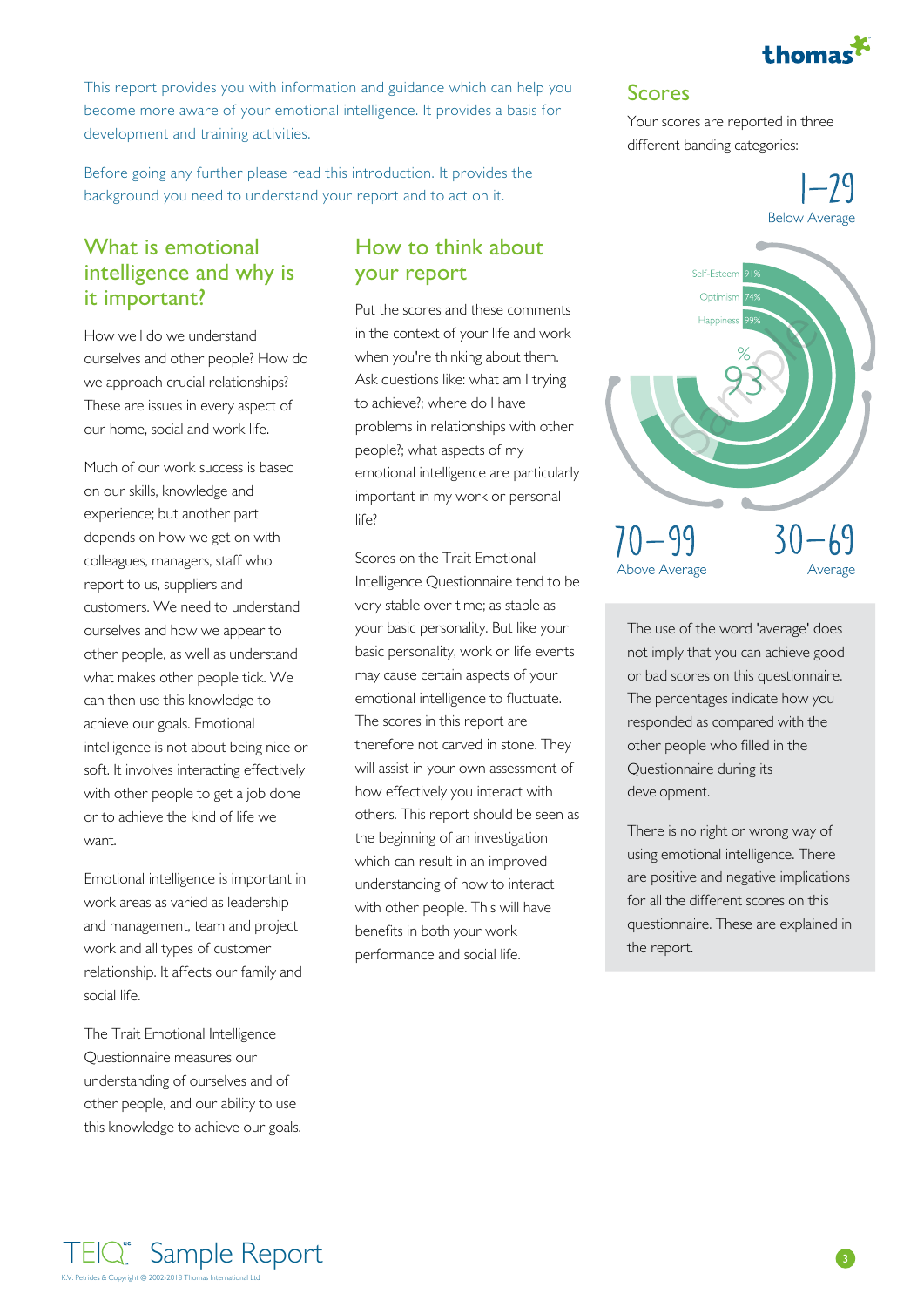

### Uses

The Trait Emotional Intelligence Questionnaire is used for a number of purposes. Examples of these are:



#### Factor and Facet scores

Below are your scores on the four Factors of the Trait Emotional Intelligence Questionnaire. Trait emotional intelligence comprises four broad categories called 'Factors' ('well-being', 'self-control', 'emotionality', and 'sociability') that help summarise people's scores on the 15 different Facets. Factors represent a level of measurement that is broader than that of the<br>Scores and much more detailed Facets, but more detailed than that of global Trait Emotional Intelligence. The trade-off between the various levels of measurement (Facet – Factor – Global) concerns breadth versus depth. At the Facet level, descriptions are detailed and focused, whereas at the global level, descriptions give a broad overview. The Factor level provides a useful level of intermediate measurement and description.

#### Global score Background

The Global score gives you a snapshot of your general emotional functioning.

This means your own perceived capacity to understand, process and use information about your and other peoples' emotions in your everyday life. It is important to note that the Global score is very broad. It is made up of more focused Factor scores and much more detailed There are also two independent Facet scores. These are included later in this report with commentaries highlighting strengths and areas of development as well as strategies you can adopt. Please refer to the Factor and Facet scales for more detail about certain aspects of your general emotional functioning.

It is important that you understand why you have been asked to fill in the Trait Emotional Intelligence Questionnaire and how the scores will be used to benefit you.

This report has been produced by Thomas International website. Further information can be obtained http://www.thomasinternational.net

The Trait Emotional Intelligence Questionnaire was developed by K.V. Petrides, PhD at the London Psychometric Laboratory in University College London (UCL).

This report is based on your responses to the questionnaire. It therefore reflects what you think of yourself. Your scores have been compared to the responses of a representative UK working population sample then reported under the headings of four main, broad Factors. These are made up of fifteen more focused Facets.

Facets that do not contribute to a Factor:

Adaptability and Self Motivation



[View the full interactive TEIQue](https://www.thomasinternational.net/en-GB/ourassessments/TEIQue.aspx) [Guide](https://www.thomasinternational.net/en-GB/ourassessments/TEIQue.aspx) **Guide and School Control** [online at www.thomasinternational.net](https://www.thomasinternational.net/en-GB/ourassessments/TEIQue.aspx)

"Knowing others is intelligence; knowing yourself is true wisdom. Mastering others is strength; mastering yourself is true power."



4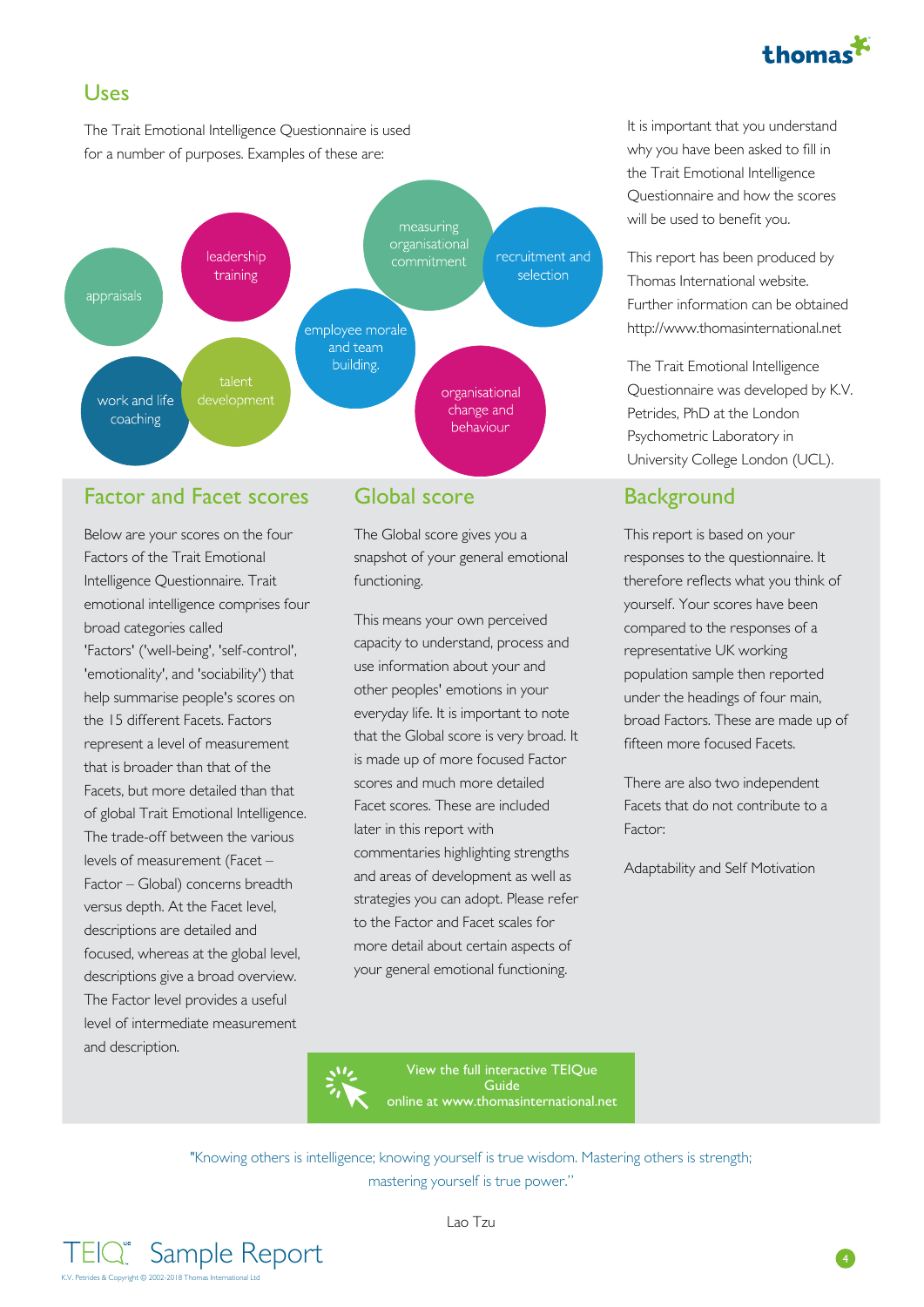<span id="page-4-0"></span>

Sample Report K.V. Petrides & Copyright © 2002-2018 Thomas International Ltd.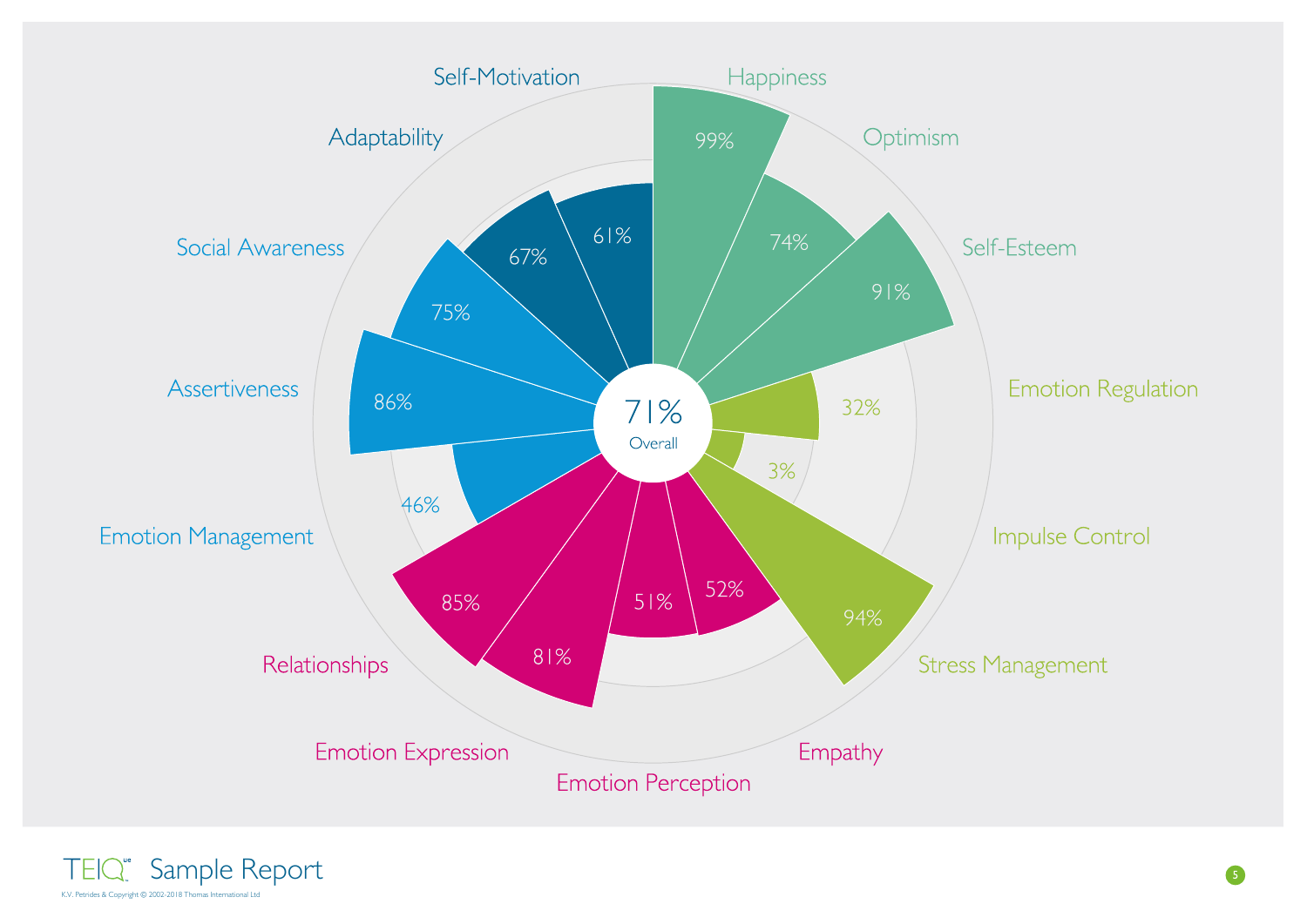

Well-Being Factor

Self-Control Factor Emotion Regulation Impulse Control Stress Management

Emotionality Factor

Emotion Perception Emotion Expression Relationships

Sociability Factor Emotion Management

Assertiveness Social Awareness

Empathy

Happiness Optimism Self-Esteem

### <span id="page-5-0"></span>Global Score 71% Below Average Average Above Average 1 10 20 30 40 50 60 70 80 90 99 93% 99% 74% 91% Below Average Average Above Average 1 10 20 30 40 50 60 70 80 90 99 29% 32% 3% 94% Below Average Average Above Average 1 10 20 30 40 50 60 70 80 90 99 72% 52% 51%





#### Independent Facets

Adaptability Self-Motivation



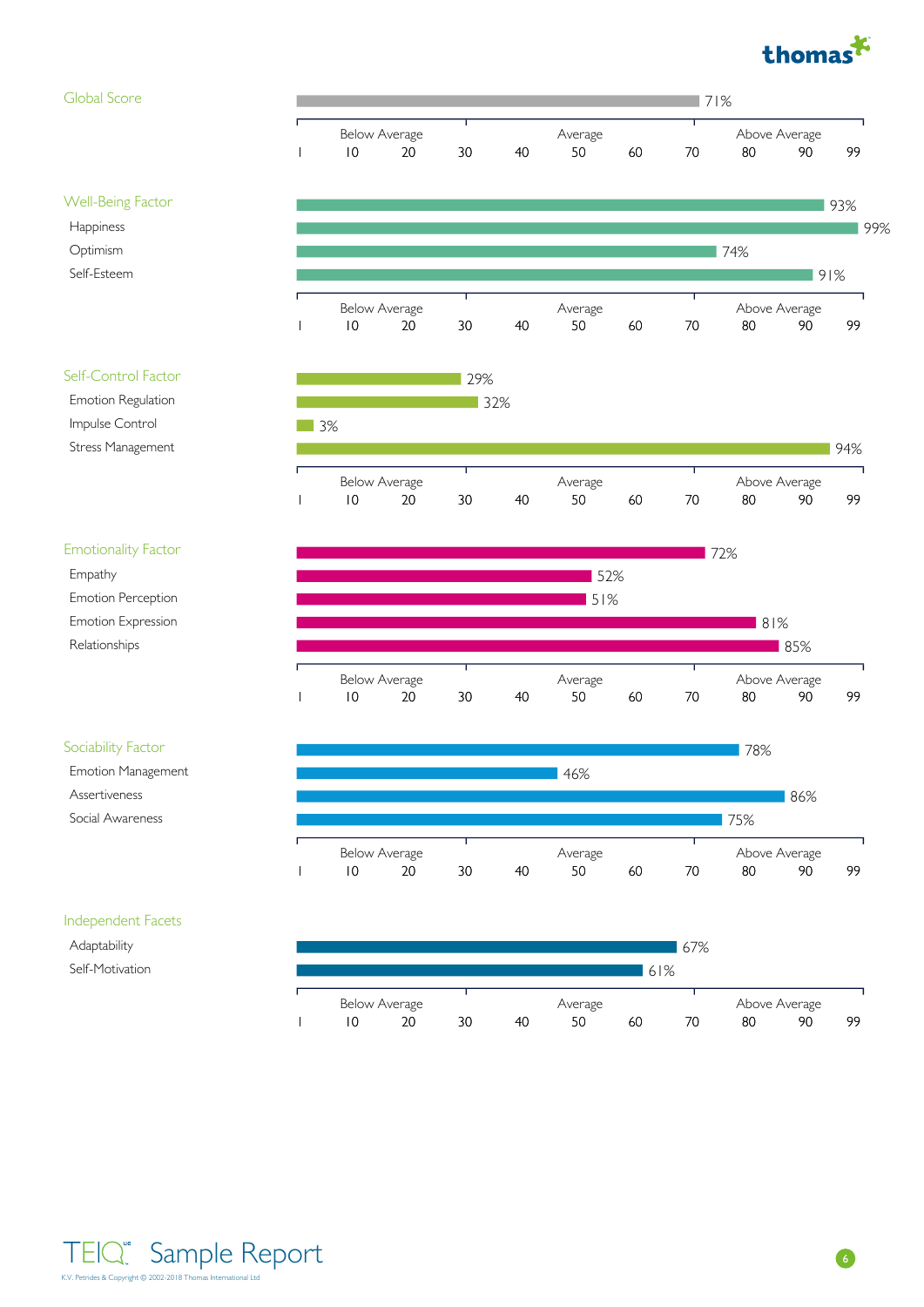

### The Global score gives you a snapshot of your general emotional functioning.

Facet scores. These are included later in this Facet scales for more detail about certain  $A_{bove}$ 

<span id="page-6-0"></span>

### Above Average scores

Your Global score suggests that you see yourself as more emotionally developed than other people. It suggests that in most contexts you are confident that you have a good capacity to understand, process and use emotional information. In order to find out more about the details of your underlying emotional functioning, please refer to the Factor and Facet scores. These will help you explore the strengths and areas for development which make up this overall general score.

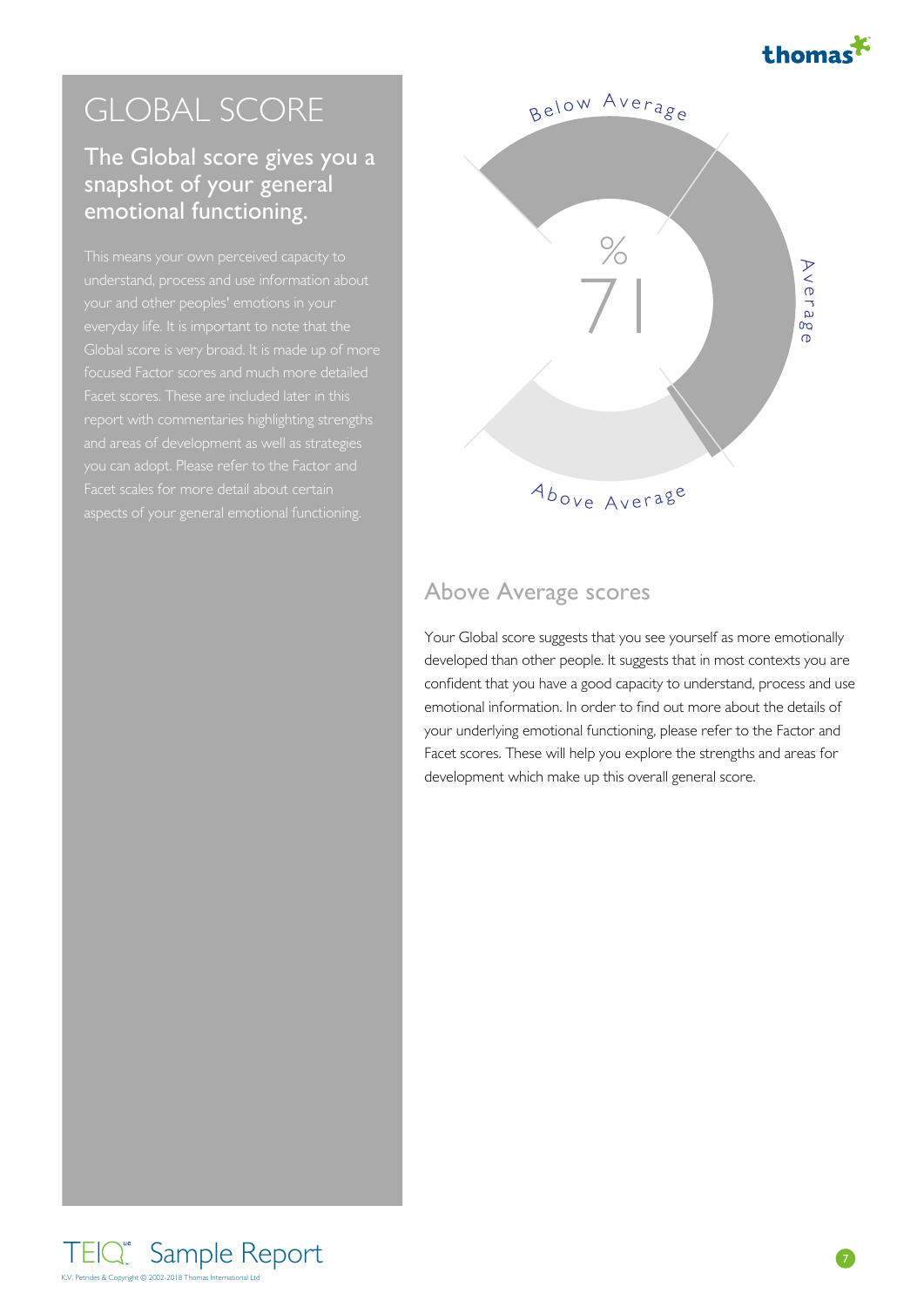

### <span id="page-7-0"></span>Well-Being Factor

### This Factor describes your and the self-Esteem 91% overall well-being.

It is made up of three Facets:

Happiness: how content and how good you

Optimism: how positive you feel about the future;

Self-esteem: how confident you are and your levels of self-respect.

Facets mentioned. This will enable you to pinpoint specific strengths and areas for development.



### Above Average

Your Well-being score suggests that you are more likely to be more upbeat and fulfilled than most people. People with a Well-being score similar to yours tend to enjoy life and expect positive things to happen to them. Higher levels of Well-being can help you remain confident in the face of adversity.

However answering the questions below will give you a better understanding of your Well-being score:

- How realistic are you in your estimates of your abilities? •
- Are you accurate about how quickly and easily you can achieve goals and positive outcomes?
- Do you have a tendency to be over-optimistic, self-satisfied or complacent?

Others do not see the world as such a positive place and you sometimes need to adapt to their view.

If you feel that sometimes things are not turning out as you expect, it might be useful to make a conscious effort to notice negative incidents that could provide you with a more realistic understanding of situations.

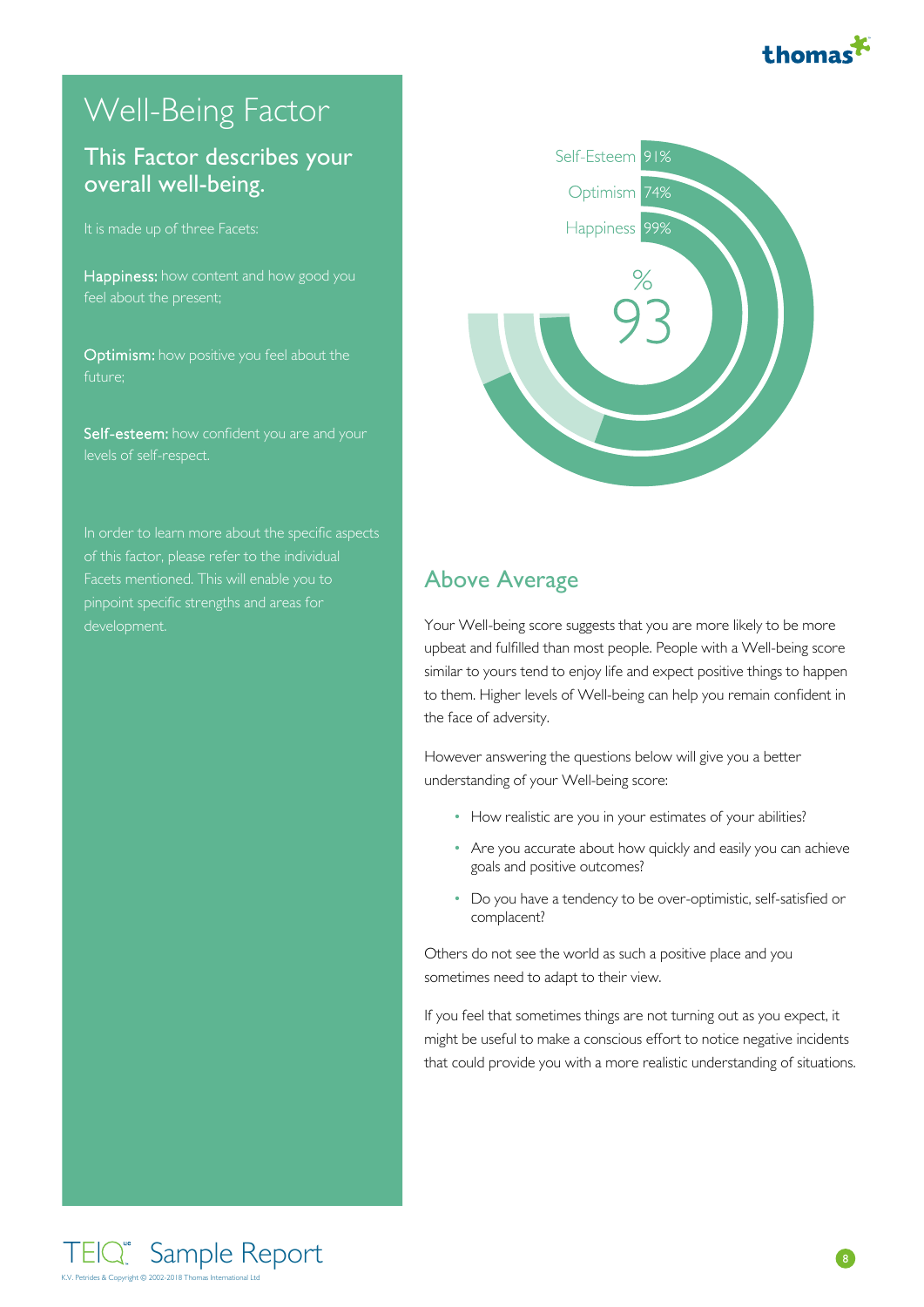

<span id="page-8-0"></span>

Happiness is a widely-used word. This report uses a specific definition:

Happiness measures pleasant emotional states in the present.

This is different from the Facet Optimism, which measures how you view the future. How you view your past might be indicated by a term like life-satisfaction.

So, the Facet Happiness measures which state naturally reasserts itself. Obviously specific events may affect your happiness for a while but, at any given time, are you usually cheerful and content or are you dissatisfied and unhappy?

### **Happiness**

### Above Average scores

Your responses suggest you feel you're more cheerful and content about yourself than most people. This feeling affects your life at work and at home.

Happiness is good for you. It helps you feel well and can influence your physical health. Happiness is contagious. Customers and friends prefer to talk to cheerful people.

- Try to have patience and listen to people who are not as naturally happy as you. This is particularly important if you work in a team.
- Some people view cheerfulness whatever the circumstances as a sign of slap- dash work – that you are taking things too lightly. Your actions could strike others as naive and suggest you haven't grasped what is really going on.
- Don't let your natural happiness blind you to warning signs or problems.

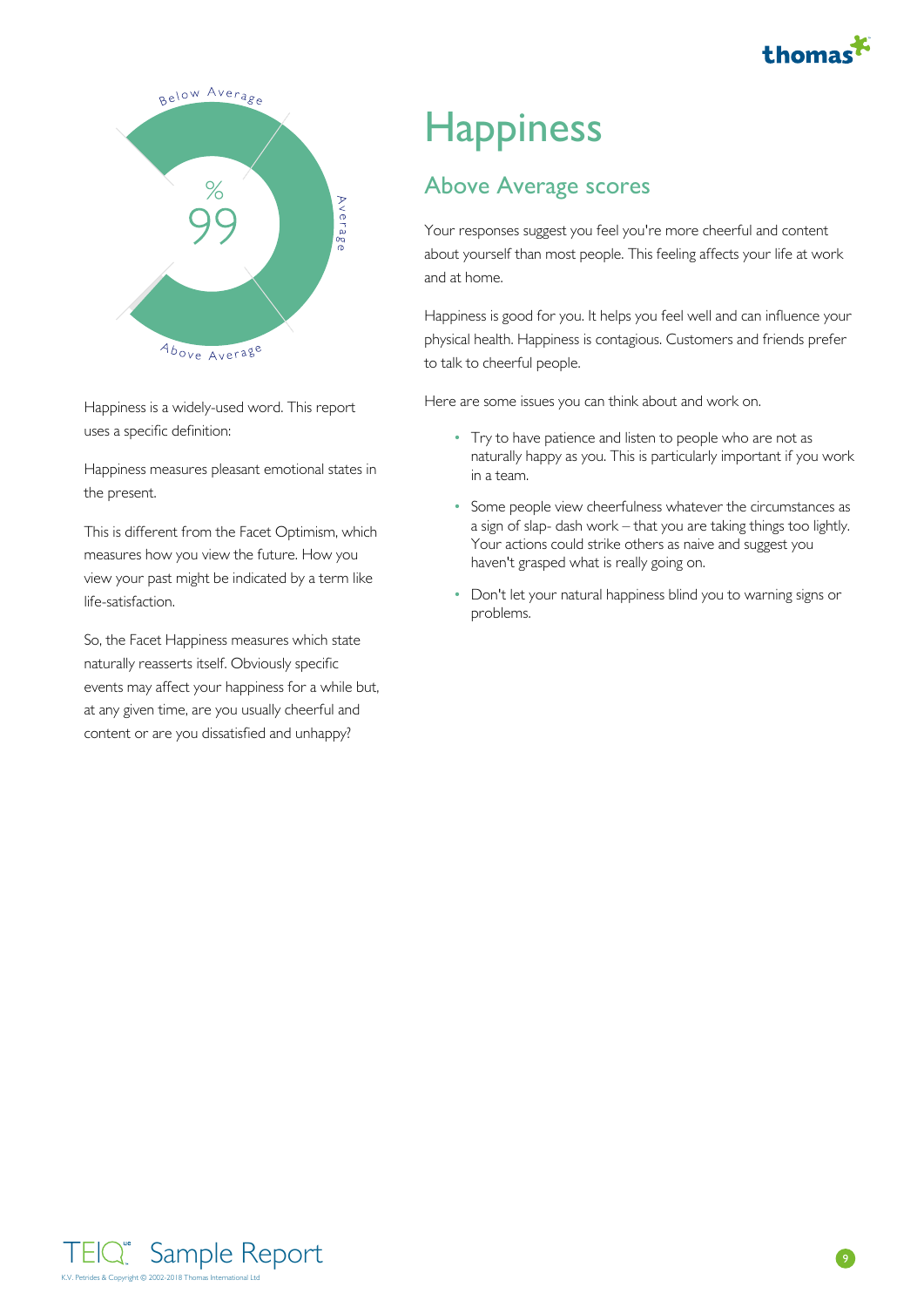

<span id="page-9-0"></span>

Whereas Happiness looks at pleasant emotional states in the present, Optimism measures the extent to which we view the future positively.

You hear this kind of measure applied all the time when people talk about a 'glass half full or a glass half empty' kind of person.

### **Optimism**

### Above Average scores

Your score indicates that you are more positive about the future than most people and may well be known for your positive outlook. In unclear situations you tend to look for positives and fresh opportunities rather than for threats.

You meet difficulties with the firm belief that you're going to work them out. You are in a position to provide the positive energy for a group of people when faced with a difficult project. You can motivate others through your optimism.

- Your score suggests you can be unrealistic and overly positive. You can brush difficulties aside and assume that targets are going to be reached, even if the evidence suggests real problems. At work, this means you can mislead others by minimising possible problems. Managers don't like unpleasant surprises, particularly if you've assured them everything is going to be OK. At home, you might not pay attention to your family's and friends' real fears about the future.
- Your optimism can make you dismissive of people who are experiencing difficulties. Just saying: "Things will work themselves out" might suggest you're not taking them seriously. You can miss important information: their pessimism could be caused by genuine work or social problems which you could improve but which may become more serious if left uncorrected.
- Get some less optimistic people in your team at work, or talk to them when you're making a personal decision. They'll balance your natural approach. They might occasionally irritate you, but they could prevent you from making blunders.

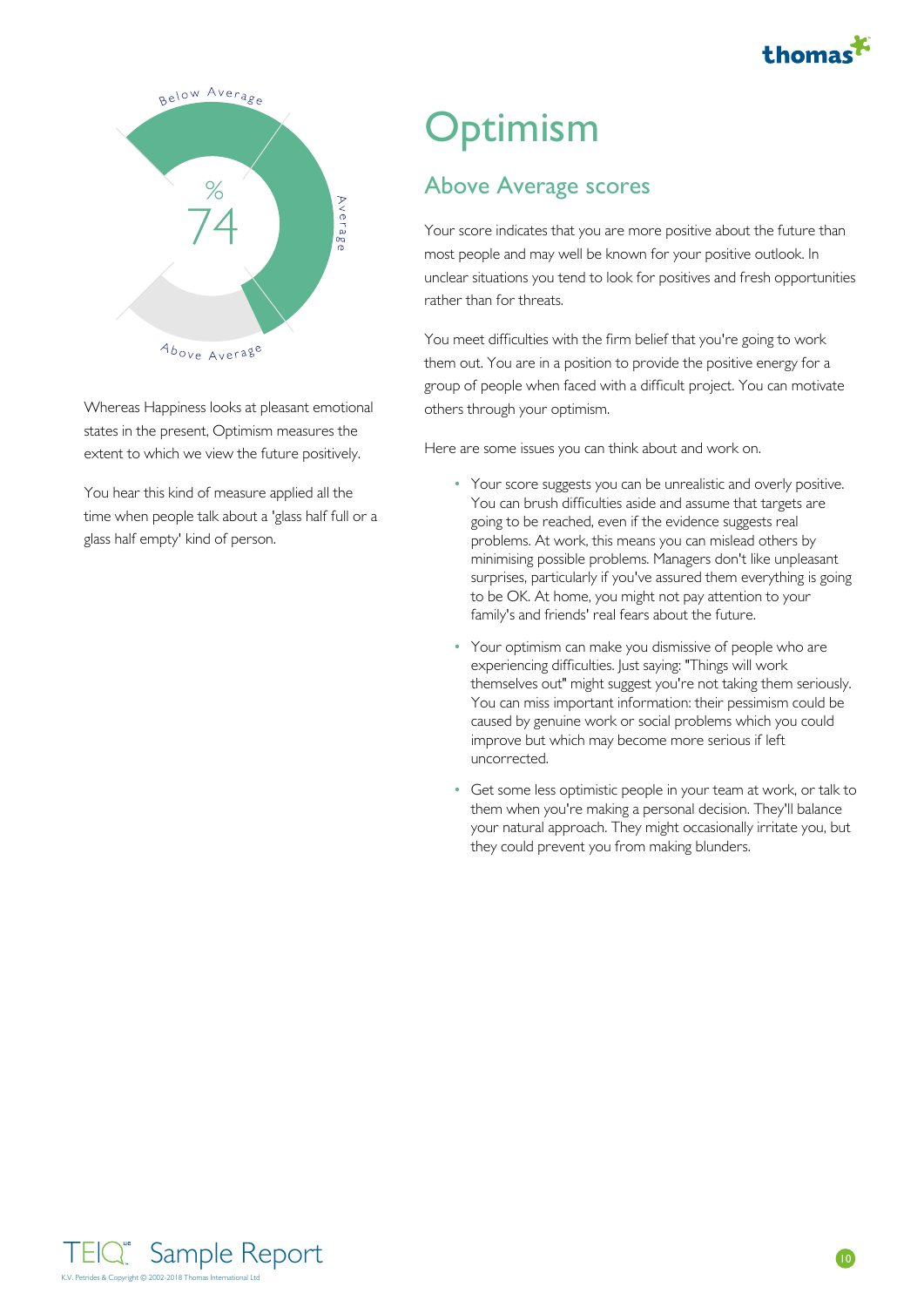

<span id="page-10-0"></span>

Self-esteem measures how you evaluate yourself: your abilities, your achievements, and other aspects of your life.

Low self-esteem is often used as an excuse for mistakes or socially unacceptable behaviour. There is a kernel of truth in this interpretation: self-esteem is an important driver of achievement and well-being.

Good levels of self-esteem are important in all aspects of our lives and very low levels can cause problems to your well-being. However, even here the situation is not absolute. People with low levels of self-esteem can do demanding jobs well, create satisfying relationships and enjoy their lives. Too high a level of self-esteem can cause as many problems as a very low level.

### Self-Esteem

### Above Average scores

You have a very positive view of yourself and your achievements. You seem to be happier than most people with what you have been given in life, what you have worked to achieve and who you are. This suggests you have a healthy view of life and are not prone to counterproductive worries or lack of confidence.

You will be good at jobs where you have to back your judgement and make quick decisions, and you will have a positive effect on those around you. It has been argued that high self esteem is one of the aspects that contribute to effective leadership, though it has to be coupled with other skills and personal qualities.

High self-esteem is a generally positive human quality.

- Your self-confidence may make you appear arrogant and this can cause colleagues to mistrust you.
- You may not be aware of the weaknesses you undoubtedly have. You may think you don't need to work at your skills or to consult people who complement your skill set.
- Make sure you listen to other people's views especially on an issue that affects them personally. They can provide you with useful information and ideas you don't have. If you ignore other people, they may stop talking to you.

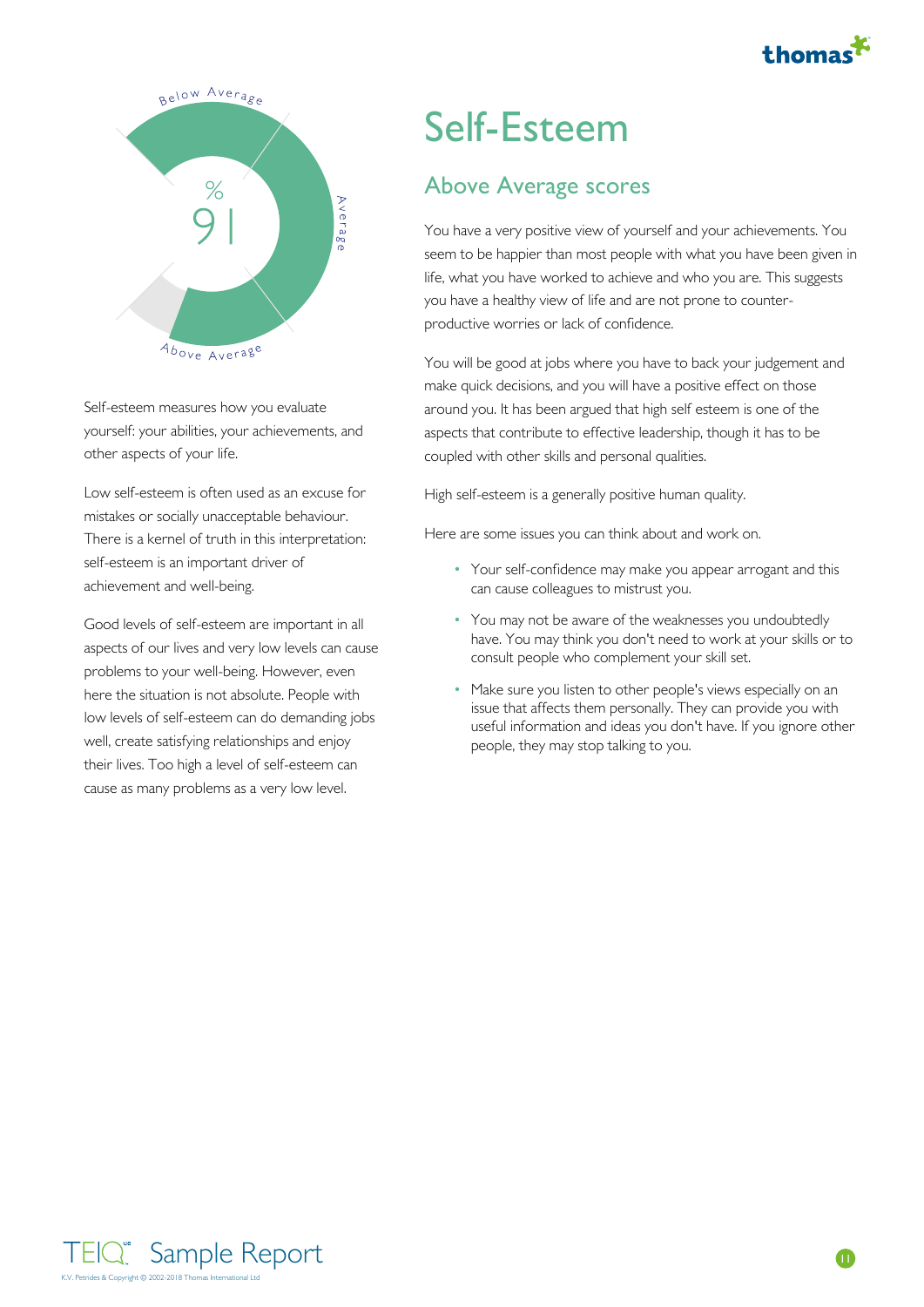

### <span id="page-11-0"></span>Self-Control Factor

**This Factor describes how Stress Management** 94% well you regulate external pressure, stress, and<br>
intervals and<br>
Emotion Regulation 32% impulses.



Emotion Regulation: your capacity to regulate your emotions, stay focused and remain calm in

Impulse Control: whether you think before decisions;

Stress Management: how well you manage



### Below Average

Your Self-control score suggests that you find it difficult to regulate your emotions and deal with stresses and strains. Although some stress can help productivity, past a certain point performance may suffer. People with scores similar to yours often try to identify those people and situations which particularly raise and lower their stress levels, avoiding the former and seeking support from the latter.

Answering the following questions may give you a better understanding of your level of self-control:

- Do you find yourself giving in to impulses without thinking things through?
- Do you have a tendency to make decisions quickly without considering the consequences?

Although following impulses helps people to be open to new experiences, it may also get them involved in things that they later regret. It is important that at times you slow your decision-making down, particularly if there is a lot at stake.

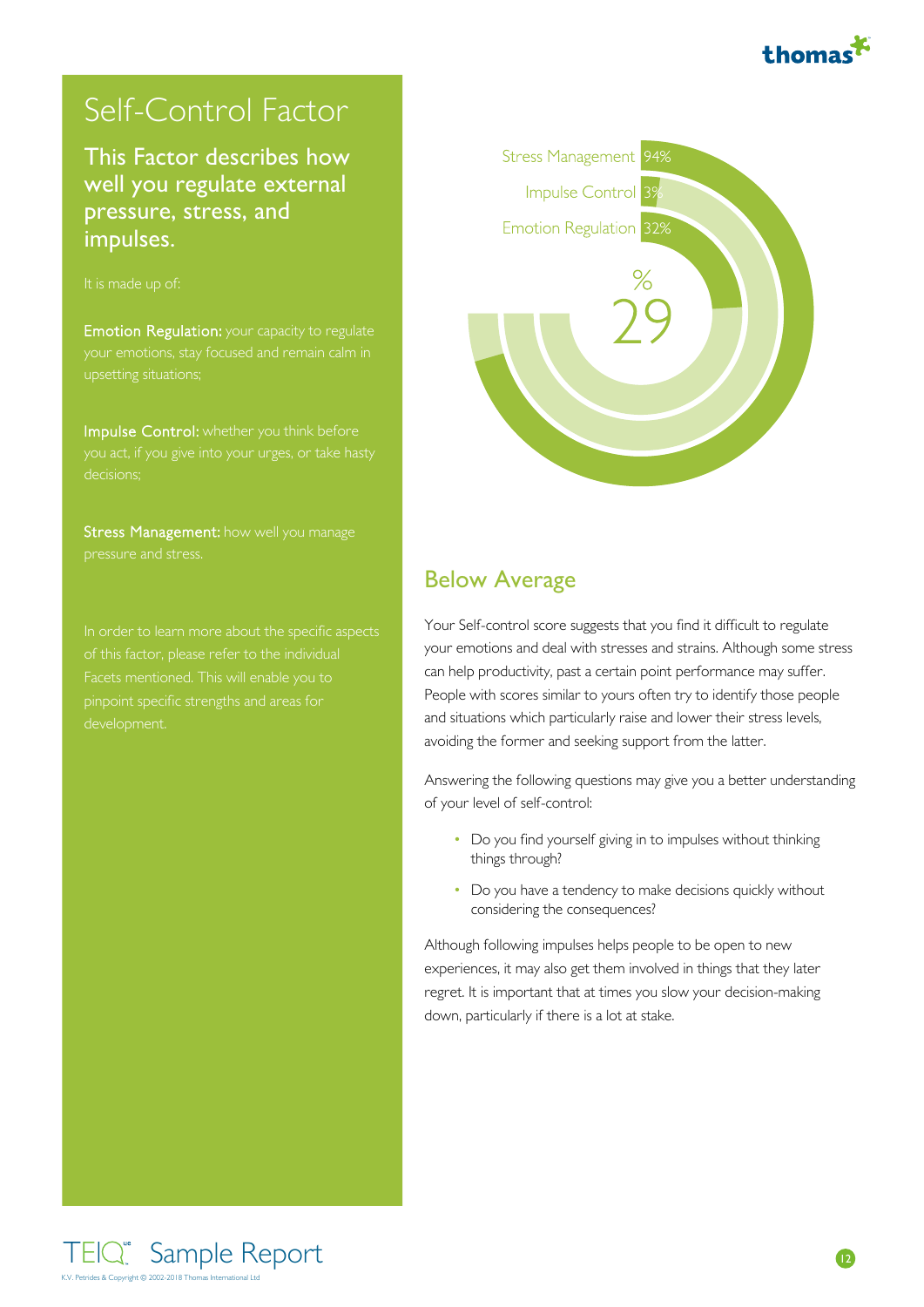

<span id="page-12-0"></span>

Emotion Regulation measures how you control your feelings and internal states in the short, medium and long term. Emotion Expression, another Facet in this report, measures how you communicate your feelings and emotion to other people. The two areas will affect each other: what you feel and think may affect how you act. But Emotion Regulation concentrates on your internal states rather than their outward expression.

Emotion Regulation concentrates on such issues<br>it takes to make an important decision. as your ability to stay calm and focused even in upsetting situations. Negative thoughts and disruptive emotions get in the way of our concentration and affect our performance. What are seen as positive emotions can be as disruptive as negative ones. For example, you may get too happy or excited to think straight: these feelings may cause you to jump to conclusions rather than take into account all the factors of a problem. Dwelling on the way emotions have affected us for too long may serve to make a problem worse, rather than better.

# Emotion Regulation

### Average scores

You are able to control your emotions and to allow them to develop internally as well as most people.

This allows you to stay focused and calm. You can avoid disruptive effects on your internal state which happen when emotions get out of control in stressful and confrontational situations.

Your responses indicate that you will occasionally experience uncontrolled emotions. These may express themselves in your behaviour, though not in an extreme way. This is a good balance: being controlled, but allowing emotion to affect your thinking in appropriately.

- You may be critical of people who are affected by emotions and show it. This sort of person can articulate the emotional aspects of a problem more quickly than someone who is very controlled. • You may be critical of people who are affected by en<br>and show it. This sort of person can articulate the em<br>aspects of a problem more quickly than someone wh<br>controlled.<br>• Emotion is important in our individual decision-
- Emotion is important in our individual decision-making. Allowing gut feelings to influence your thinking can help shorten the time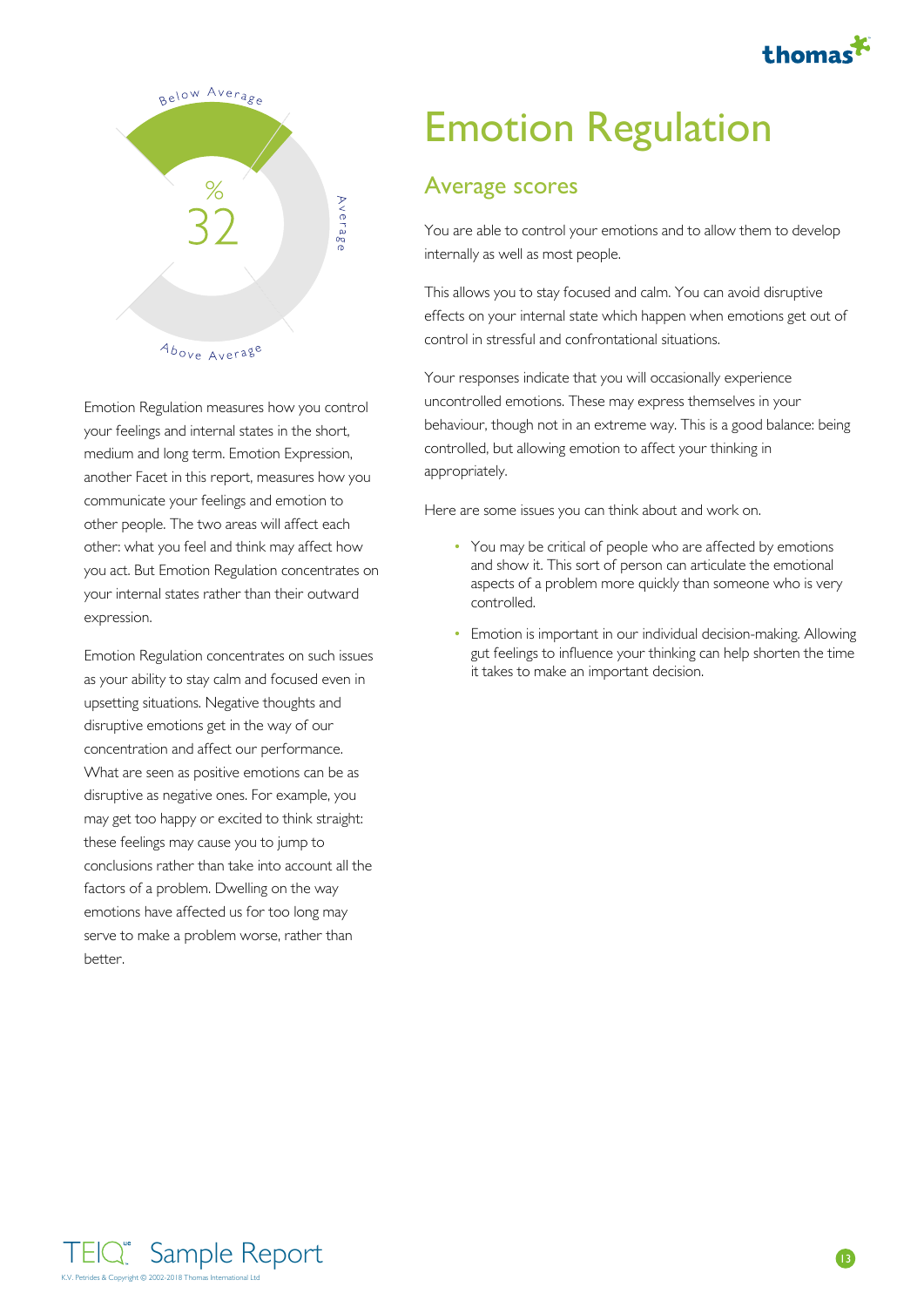

<span id="page-13-0"></span>

This Facet measures the characteristic way we act: with forethought and planning or unthinkingly, quickly and on the spur of the moment.

We are taught to think before we make decisions or act. We are supposed to weigh up evidence and arguments. Yet work and life change so fast that there isn't always time to think things through. Decisions have to be made based on incomplete information. Sometimes it is more important to act than to weigh up the options. Many people will admit, when pressed, that they at times act on gut instinct, on preexisting beliefs, on impulse or for reasons they find hard to explain.

Many senior leaders say that one of their most important jobs is to make decisions quickly, based on minimal evidence. They claim that making a decision and acting is usually better than sitting around and over-analysing a situation.

Both thinking things through and acting on impulse have their positive and negative aspects.

### Impulse Control

### Below Average scores

More than most people you act fast and on the spur of the moment. You don't always consider the consequences. You get a buzz from seeing things happen. You may get bored if someone slows you down with too much evidence, data and opinions, especially if the conclusions these suggest are not immediately clear.

Your impulsiveness allows you to act quickly. Leaders, managers and supervisors are asked to make decisions when people further down in the organisation, often with more detailed knowledge of the situation, have failed to agree. You'll be able to do this.

- If you love acting on the spur of the moment, then make sure you have one or more people around you who can think in a more considered way. Recognise that their way of thinking is not wrong or slow. It is a different, complementary way of facing the same challenge.
- $\bullet$  Impulsive decisions seize opportunities, but multiply risk. Try to hold back on decisions which have risks for your business or your personal life. Consider asking someone more planningoriented to prepare the arguments.
- Try to distinguish between impulses that spring from your experience and genuinely held beliefs, as opposed to those which really are to do with how you're feeling that day: bored, tired, eager to move on. The former may well help you seize opportunities; you may regret the latter.

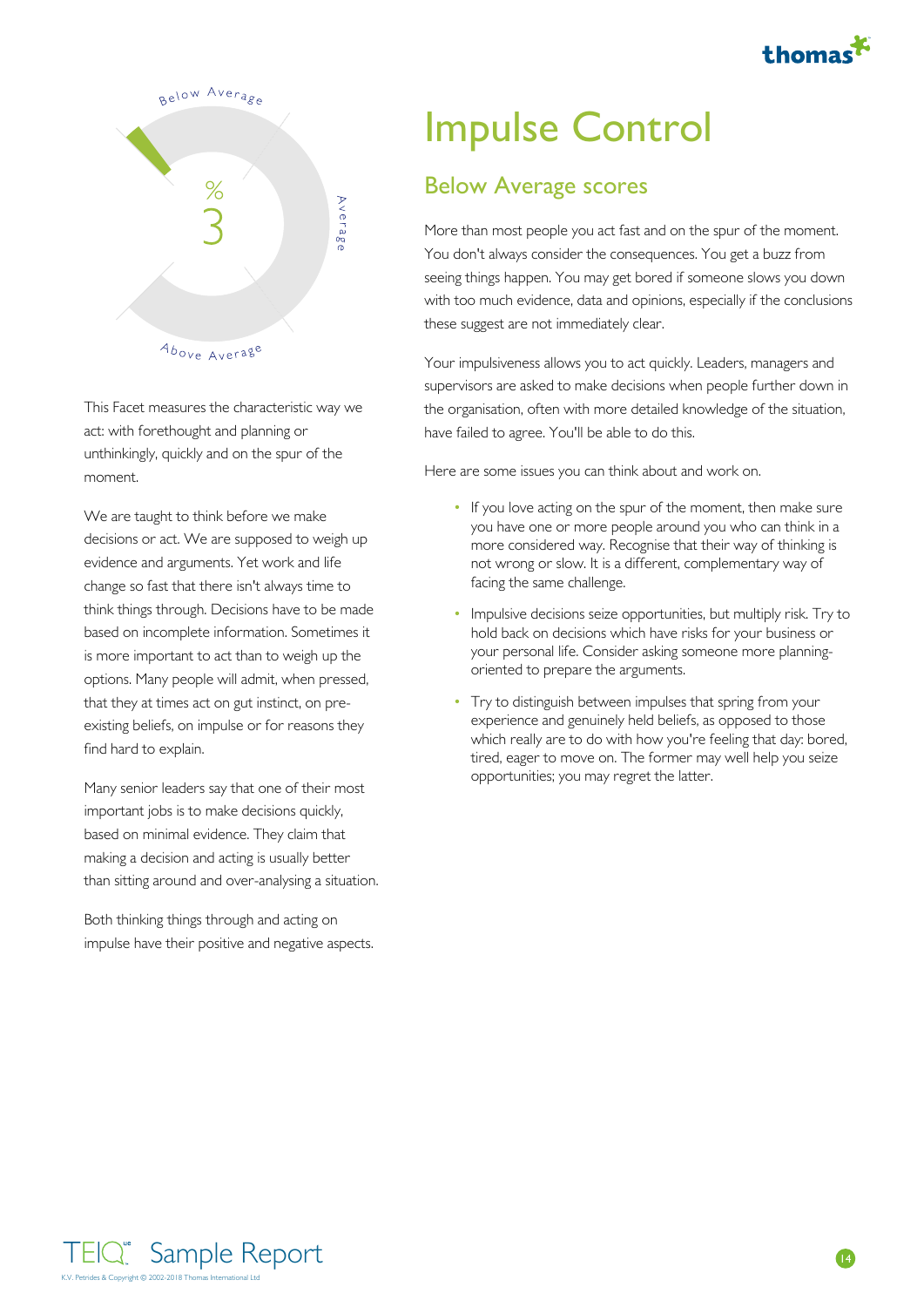

<span id="page-14-0"></span>

Stress Management measures how well you handle pressure and stress. These are inescapable aspects of work and home life. A certain amount of pressure is essential for achieving what we want and enjoying many activities. Past a certain point pressure and stress have psychological and physical effects which prevent us doing our best work, finding pleasure in our life or, in extreme cases, staying healthy.

Many people try to develop ways of coping with the pressure and this Facet looks at whether you feel you cope well.

Stress has received a lot of attention in recent years. There are many books and training courses that describe ways of living a less unhealthily pressured life, including methods to prioritise work and relaxation techniques.

# Stress Management

### Above Average scores

Your score on this scale indicates that you have developed coping mechanisms that allow you to handle pressure calmly and effectively. You are less likely than others to complain about your workload and schedule.

You are particularly well-suited to working on parallel projects with tight deadlines, clashing priorities, large numbers of people clamouring for your attention and urgent decisions. You'll also be able to cope with a lot of demands in your private life.

- Make sure you distinguish between managing stress effectively and ignoring it. Ignoring stress creates problems in the future.
- You may find yourself unsympathetic to people who manage stress badly. If you manage, know or live with people like this, watch out for signs of stress. Talk the issues over with the • Make sure you distinguish between managing stress effectively<br>and ignoring it. Ignoring stress creates problems in the future.<br>• You may find yourself unsympathetic to people who manage<br>stress badly. If you manage, know

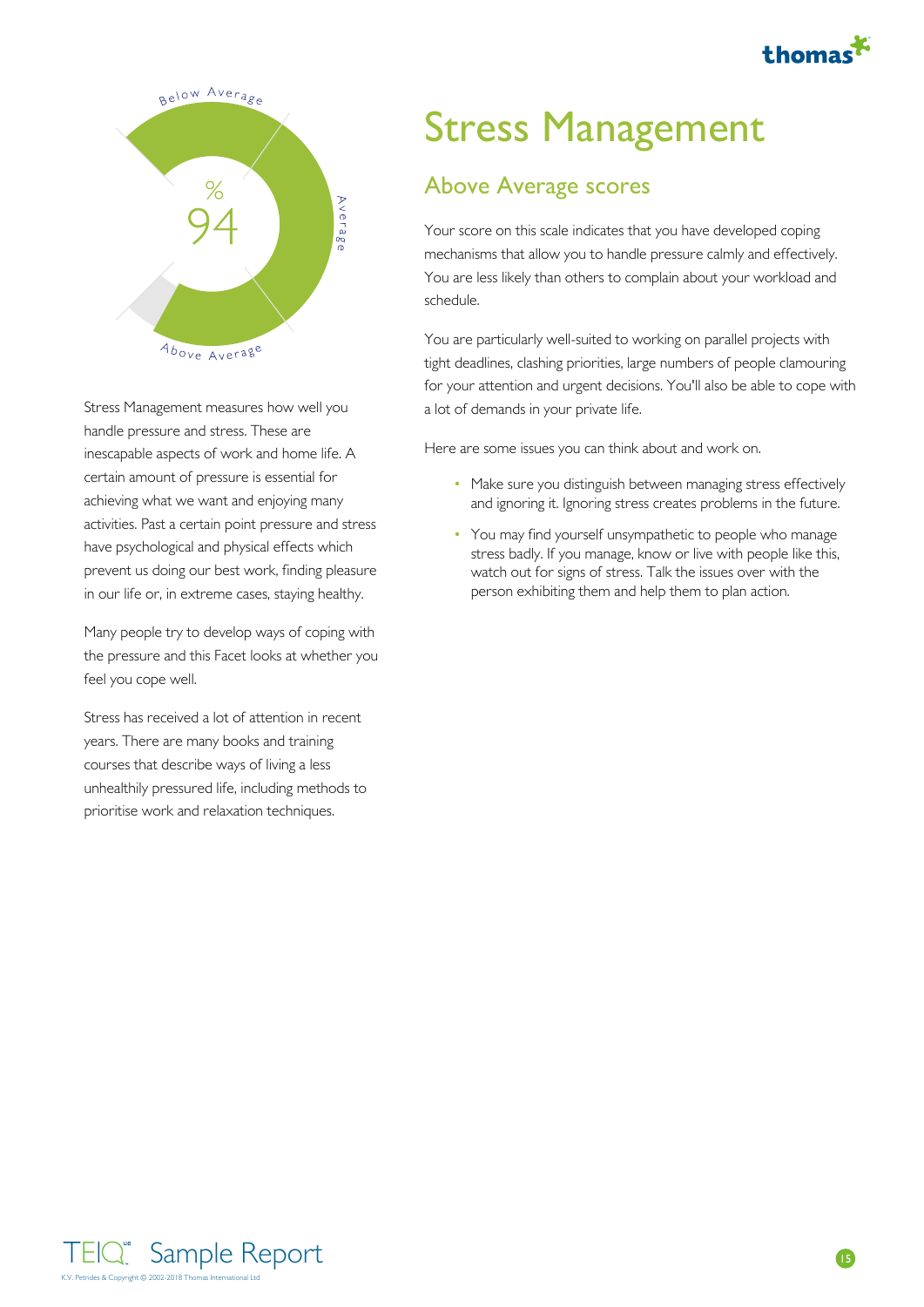

**This Factor describes your** Figure **Expression** 81% **capacity to perceive and Emotion Perception 51%** express emotions and how<br>express them to denote a set of the set of the set of the set of the set of the set of the set of the set of the set of the set of the set of the set of the set of the set of the set of the set of you use them to develop and sustain relationships with the set of the set of the set of the set of the set of the set of the set of the set of the set of the set of the set of the set of the set of the set of the set of the set of the set of the set others.

It is made up of:

Empathy: your capacity to understand other people's viewpoints and if you take their feelings into account;

Emotion Perception: your capacity to understand your own and other people's emotions;

Emotion Expression: your capacity to express your emotions;

Relationships: your capacity to forge and sustain fulfilling relationships both in and out of work.

In order to learn more about the specific aspects of this factor, please refer to the individual Facets mentioned. This will enable you to pinpoint particular strengths and areas for development.

<span id="page-15-0"></span>

#### Above Average

Your Emotionality score suggests that you are more likely than most people to be aware of your own and others' feelings. You report that you can understand emotions and are sensitive to their intricacies and meanings. You describe yourself as someone who values seeing things from other people's points of view and you are therefore likely to be approachable; you may even welcome opportunities to listen to others when they have emotional issues.

Sometimes this interest in other people can divert you from critical tasks. Ask yourself whether you invest more time and energy considering others instead of addressing job performance, organisational goals and non-people issues.

People like you, who understand their emotions well, are more likely to express their feelings at appropriate times. You seem to feel comfortable sharing emotions but think about the following questions when you do this:

- Are you aware of some people being less comfortable giving and receiving emotional information?
- When sharing emotions, do you pay attention to listeners' reactions to what you are saying? • Are you aware of some people being less comfortable giving<br>and receiving emotional information?<br>• When sharing emotions, do you pay attention to listeners'<br>reactions to what you are saying?<br>• Do you feel the need to be l • When sharing emotions, do you pay atte
- Do you feel the need to be less open with some people?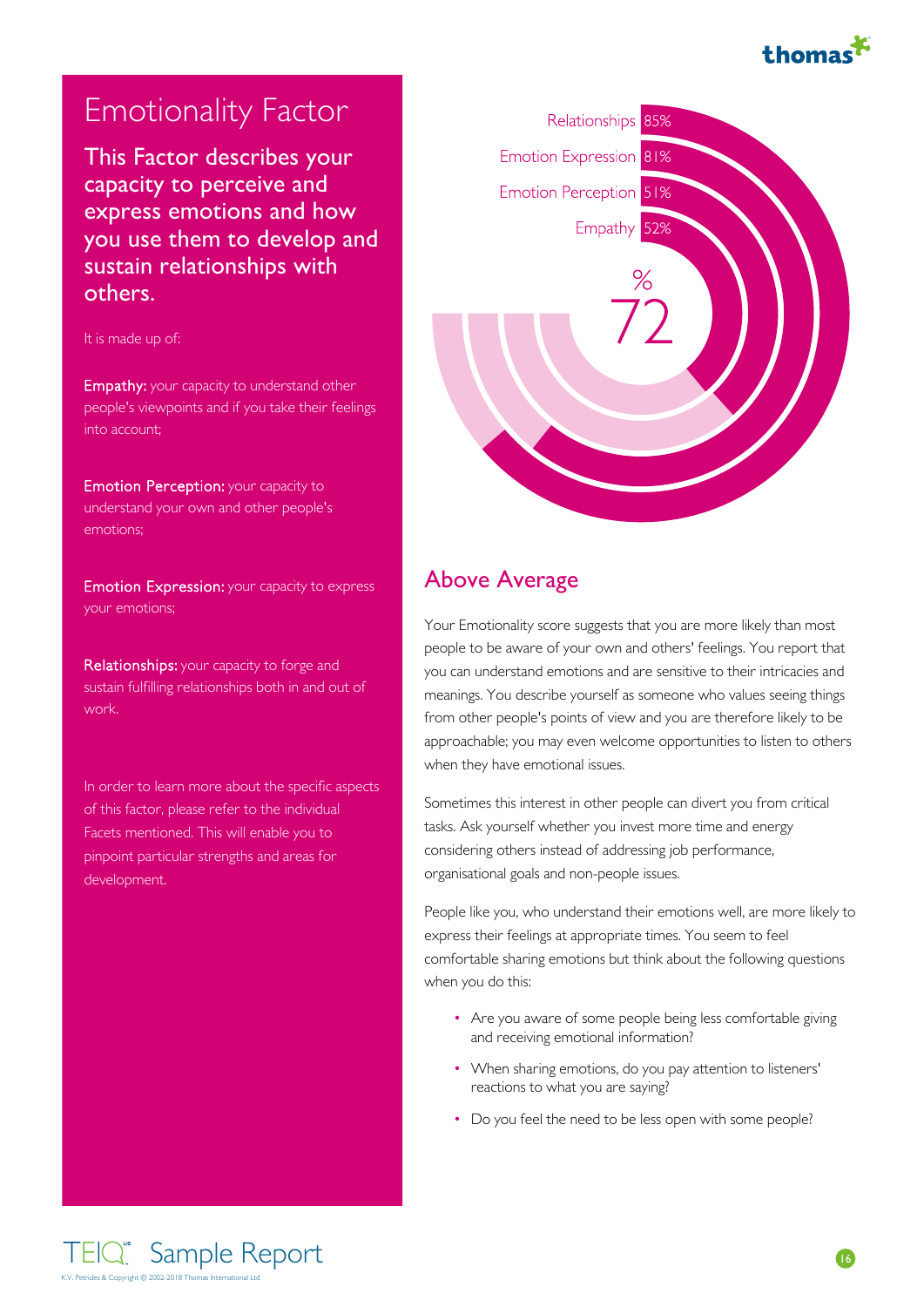

<span id="page-16-0"></span>

This Facet measures whether you understand other people's viewpoints and their reasons for this Facet as unsympathetic. feeling and acting the way they do. It also looks at how far you take their motives and feelings into account when considering how to respond to them.

If you understand why someone is doing or thinking something, you are in a better position to communicate with them effectively.

Thus, empathy is a key element in work roles, from management and supervision to selling and customer support. It also helps in personal relationships.

Empathy is important with colleagues. Understanding someone's reasons for doing something can avoid misunderstandings and arguments at work. People often attribute the wrong motives to each other.

Empathy does not imply agreement or sympathy. It can lead you to judge someone more harshly because you've put yourself in their shoes and found their thinking sloppy, their motives dubious or their reasons for acting in a certain way inadequate.

Empathy has downsides: it can lead you to focus on individuals and their concerns, rather than on a wider picture or the goal you have in mind.

# Empathy

### Average scores

Your scores suggest you take into account others' viewpoints and feelings as much as most people.

- Take care not to be inconsistent: showing empathy one moment then turning it off. Consistency is important in good relationships and good management.
- People differ in how empathetic they are. Try not to judge highly empathetic people as weak or people who score low on • Take care not to be inconsistent: showing<br>moment then turning it off. Consistency is<br>relationships and good management.<br>• People differ in how empathetic they are.<br>highly empathetic people as weak or peop<br>this Facet as u • People differ in how empathetic they ar

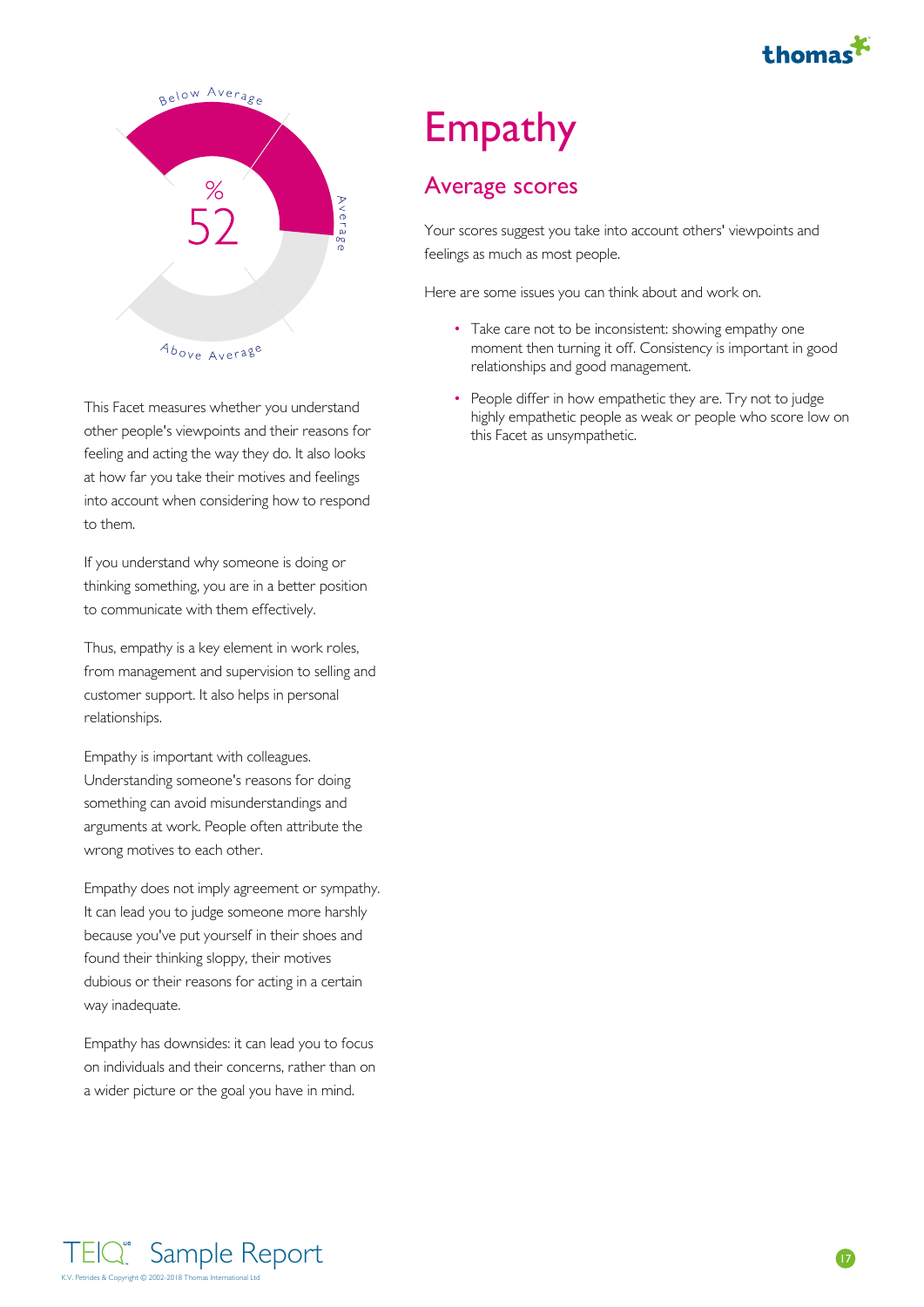

<span id="page-17-0"></span>

Emotion Perception measures your emotional literacy: how good you are at understanding your and other people's emotional feelings. Empathy measures how easy you find it to put your ability to make your emotions clearly understood. By contrast, Emotion Perception looks at how well you can read emotions in any situation.

Research shows that inability to recognise emotions, coupled with a lack of sensitivity to social situations (which is measured in Social Awareness) can cause anti-social behaviour and avoidable disagreements. These can hinder organisational effectiveness and happiness in relationships, among other things. Emotion Perception contributes to the smooth running of any group of people.

# Emotion Perception

### Average scores

Your score suggests you are as good as most people at understanding your own and other people's feelings. There are, however, times when you may feel emotionally confused, unable to decode other people's emotional signals and maybe feel unsure about exactly what you feel.

You don't run the risk of translating all problems into human and emotional terms and ignoring other important aspects of work and social life.

Here are some issues you can think about and work on.

yourself in others' shoes. Emotion Expression is There are times when you can't decode another person's feelings. Acknowledge and accept that and ask more questions • There are times when you can't decode another person's<br>feelings. Acknowledge and accept that and ask more questions<br>until you're sure. Jumping to conclusions is dangerous.

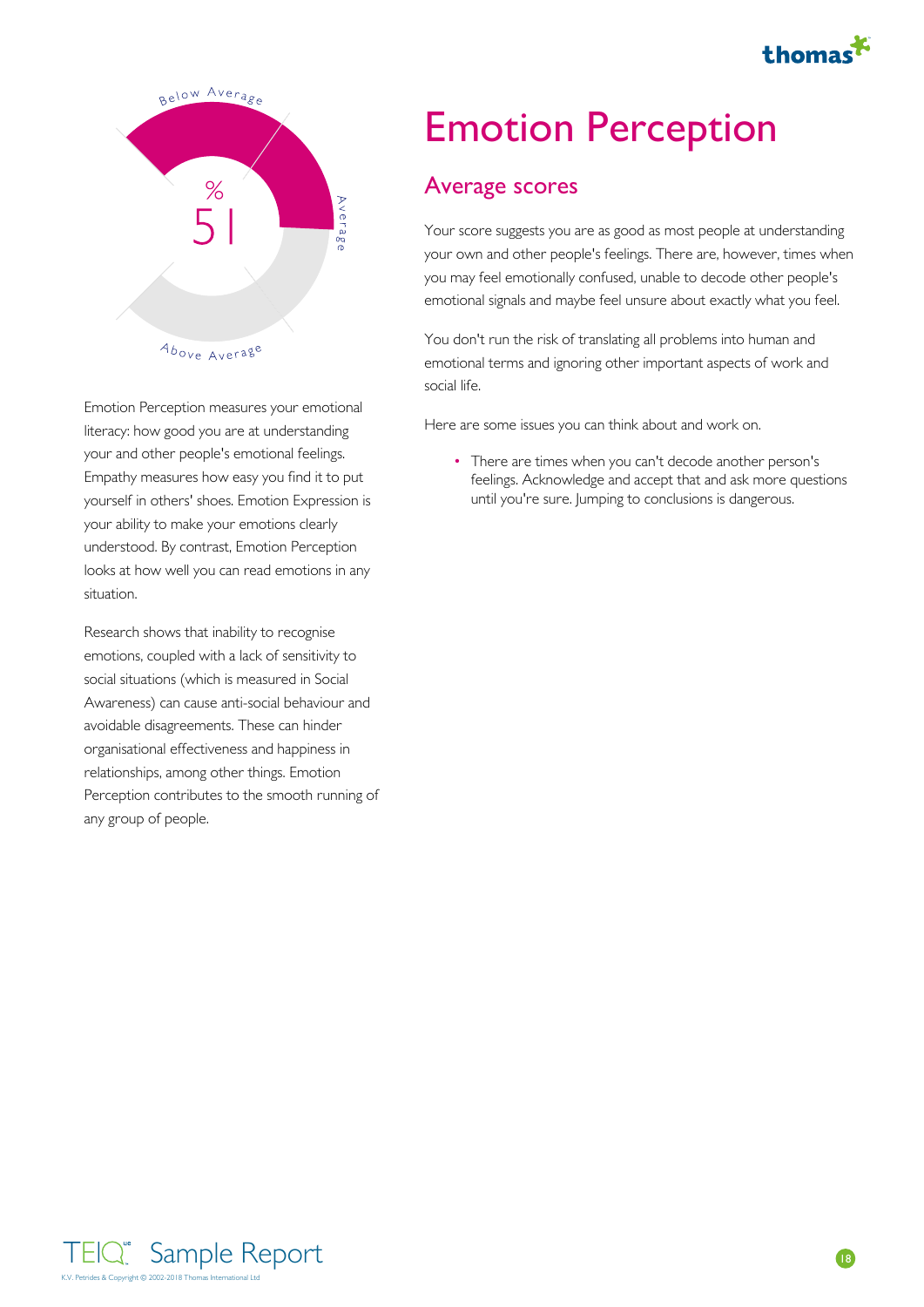

<span id="page-18-0"></span>

The Facet Emotion Regulation concerns control of your internal states. By contrast this Facet, Emotion Expression, measures how fluent you are at communicating your emotions to others.

We express our emotions in many different ways: through our facial expressions; through our posture and bodily actions; through written and spoken words. We can express our emotion deliberately to create a desired effect, or naturally without any forethought.

Emotion is not a soft side-issue at work or outside it. It contributes to work culture, problem solving, motivation, trust and building effective teams. Being able to express how we feel can prevent misunderstandings in relationships.

### Emotion Expression

### Above Average scores

You're happier than most people in communicating your feelings to others. You seem to be able to find the right words and actions to get your feelings across in a way that you're satisfied with.

This is a very important skill in a variety of leadership positions. Emotional commitment by leaders creates followership and a feeling among staff that such a leader is authentic. This is sometimes expressed as 'what you see is what you get'. In relationships, clear emotional communication can help stop minor issues getting out of control – though Emotion Perception also plays a part here.

Here are some issues you can think about and work on.

- Make sure you don't talk about your emotions all the time. This can become wearing for others and may cause them to stop listening.
- You may view as 'cold' people who aren't as comfortable as you with expressing their emotions. Lack of expression, however, doesn't mean lack of emotion.
- There are unwritten social, organisational and even gender rules about feeling, admitting to and displaying emotion. Yet emotion helps people achieve what they want in work and life. Understanding the emotional rules at home, at work, and in any social situation is very important.
- In difficult times say your organisation is having a lean sales patch, or a relationship is going through a difficult phase – constantly talking about your own emotions can seem selfserving and indulgent.
- We give a lot away about ourselves when we're emotionally expressive. In very political, competitive situations, this may be exploited by others.

Sample Report K.V. Petrides & Copyright © 2002-2018 Thomas International Ltd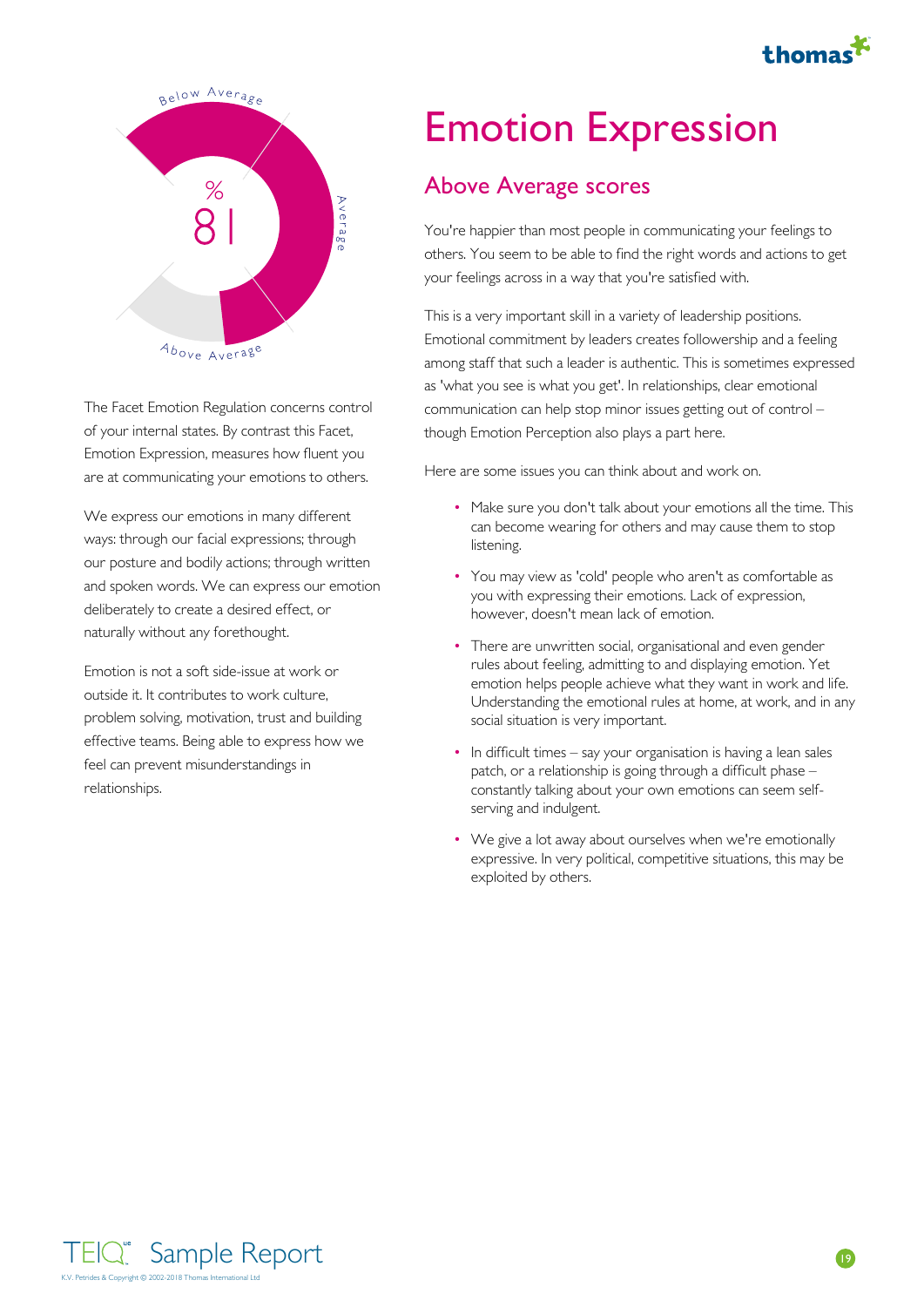

<span id="page-19-0"></span>

This Facet measures how effective you are at starting and maintaining relationships with others.

Attitudes to relationships can be looked at in many ways. To some people relationships are a priority. To others their own thoughts and the jobs they have to do are more important. People can be more or less skilled in starting relationships and continuing them. Numbers of relationships differ from person to person, as does their depth.

We use the language of relationship management at work all the time without realising it. It helps us to explain why people work the way they do and what projects or roles they're best suited to. You may find people characterised as:

> good networkers – people with a large • number of not particularly deep relationships;

a good team member – who has deeper • relationships with a small group; or

loners – people who don't seem to need • relationships with others and may be concentrated on specific tasks.

This way of describing people also fits how we function outside work: some people have lots of friends and keep in touch; some have a few close friends.

# **Relationships**

### Above Average scores

Your score suggests you believe you have more fulfilling personal relationships (in and out of work) than other people. Such relationships ensure that you have a circle of people on whom you can rely for a variety of things: information, social enjoyment and emotional support in difficult circumstances, for instance.

- Beware of putting your relationships before work all the time. Organisations usually understand that close relationships – particularly with families – may take priority over work in certain circumstances. But if this happens too often they may question your commitment.
- Managing through personal relationships can work very well but does have dangers. For instance disciplining or even making redundant a person you consider to be a good friend can cause real problems.
- Don't fall into the trap of wanting to be liked by everyone. At its worst this can lead to demanding affection. You often need to work or socialise with people you have nothing in common with or who may not particularly like you. Even if you don't have a close relationship with someone, you can respect each other.

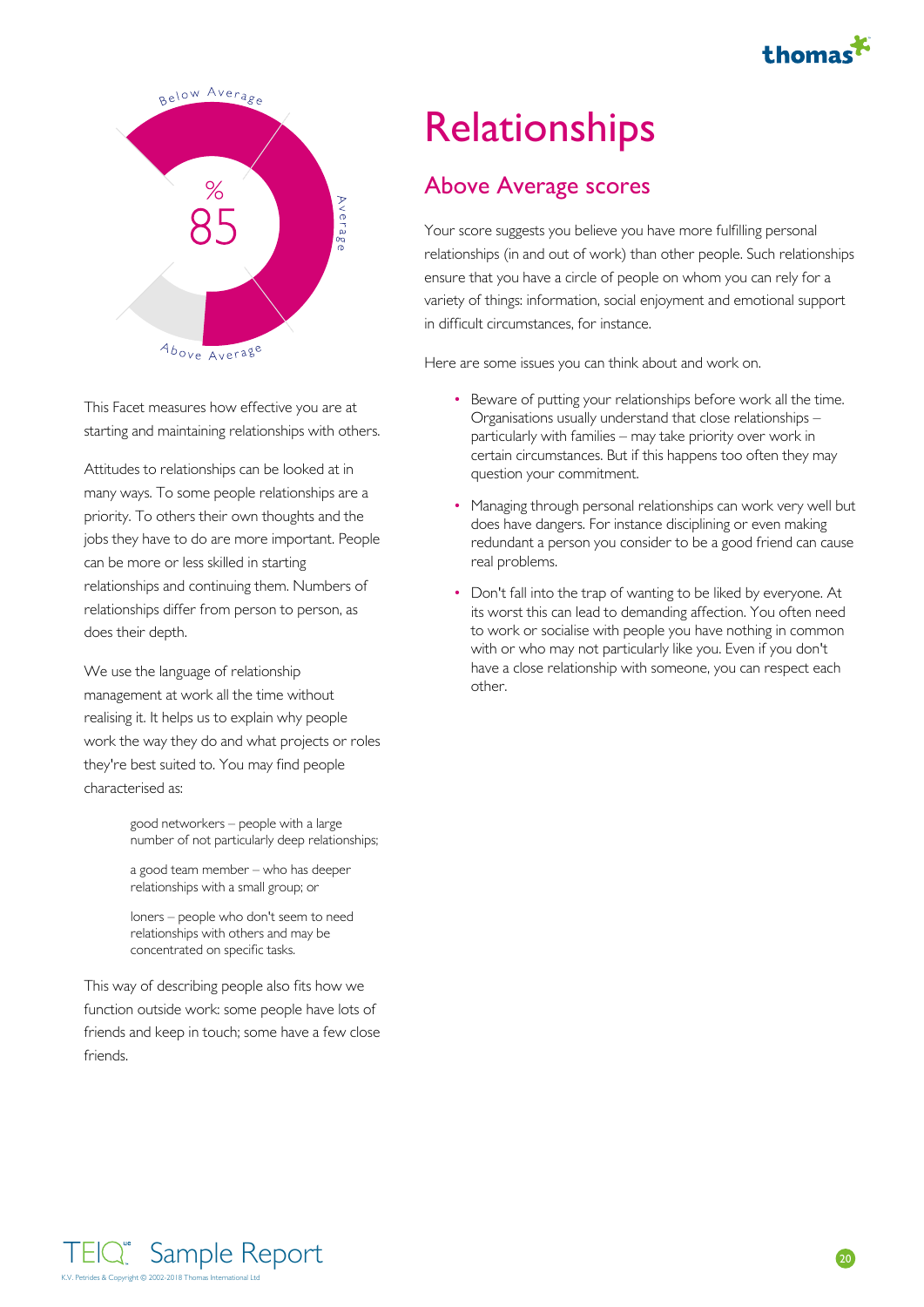

### <span id="page-20-0"></span>Sociability Factor

This Factor describes your **Social Awareness capacity to socialise, to capacity to socialise, to capacity has a sexual density**  $\frac{86\%}{86\%}$ manage and to communicate<br>
Emotion Management 46% with others.

#### It is made up of:

Emotion Management: your capacity to manage other people's emotional states;

Assertiveness: how forthcoming you are and the degree to which you stand up for your own rights;

Social Awareness: your capacity to feel comfortable in social contexts and how you behave in the presence of people you do not know well.

In order to learn more about the specific aspects of this factor, please refer to the individual Facets mentioned. This will enable you to pinpoint particular strengths and areas for development.



#### Above Average

Your Sociability score suggests that you feel more comfortable in social contexts than most people.

This suggests a preference towards being open to social situations and being more self-confident than most people. You are more likely to stand up for your rights and to confront others when necessary. However, since most people are likely to be less assertive than you are, they may interpret your frankness as aggression. People with similar scores may need to work to adopt a more diplomatic approach when dealing with others who are more hesitant than they are.

Your Sociability score also suggests you are in a good position to influence others' behaviours and moods to motivate, enthuse or reassure. However, doing this too obviously may result in others viewing this behaviour as an attempt to manipulate them. Ask yourself how much importance you place on trying to influence others and if every situation requires it.

You might like to think about these questions to understand your level of Sociability better:

- Do you like interacting with people from different backgrounds, with different skills and views? • Do you like interacting with people from different backgrounds,<br>with different skills and views?<br>• Are there types of people you don't like interacting with?
-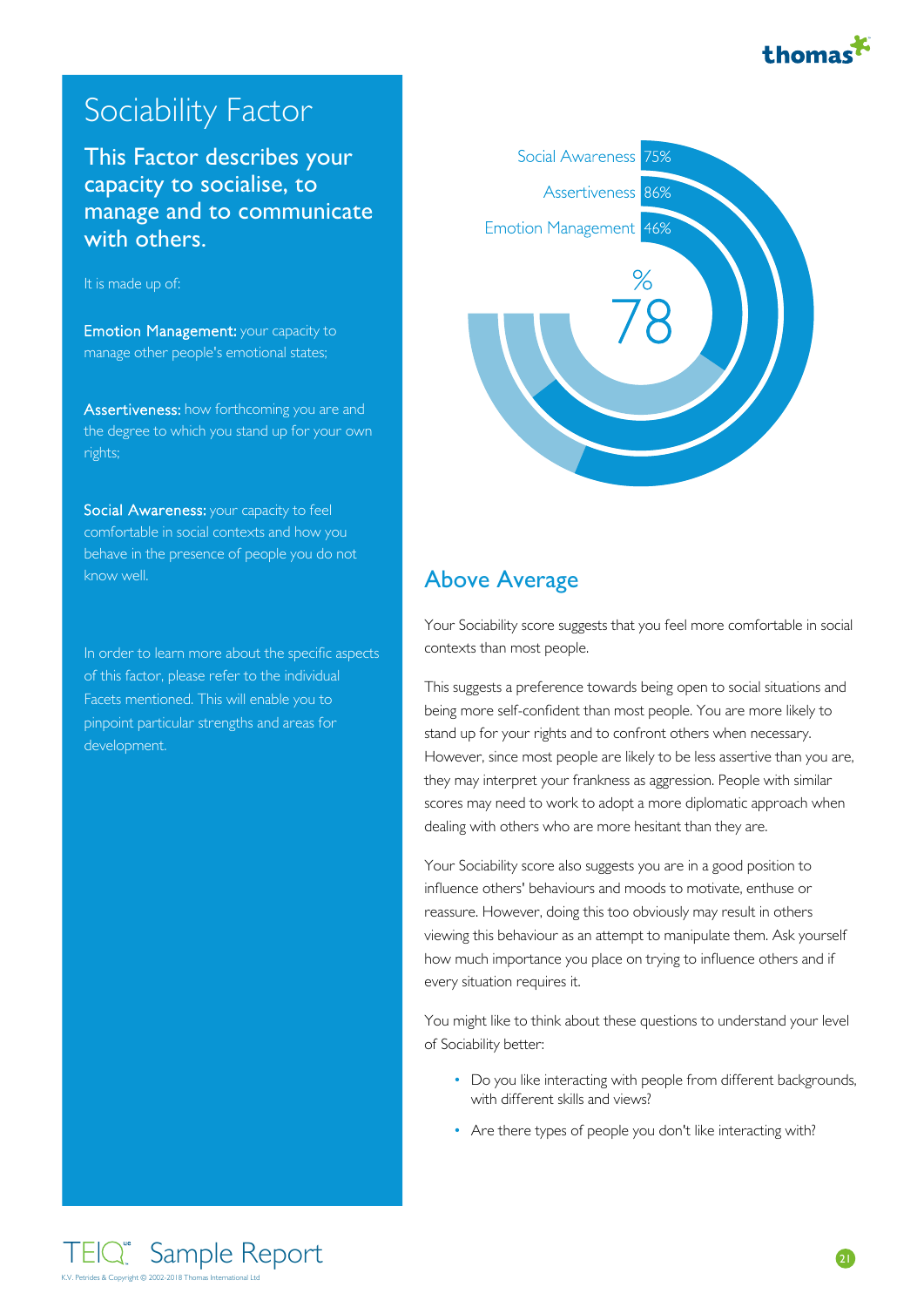

- Have you ever found that your interest in socialising has become an end in itself and has distracted you from other priorities? • Have you ever found that your interest<br>become an end in itself and has distracte<br>priorities?<br>• Are there certain types of social situatio<br>others?
- Are there certain types of social situations you enjoy less than • Are there certain types of social situation

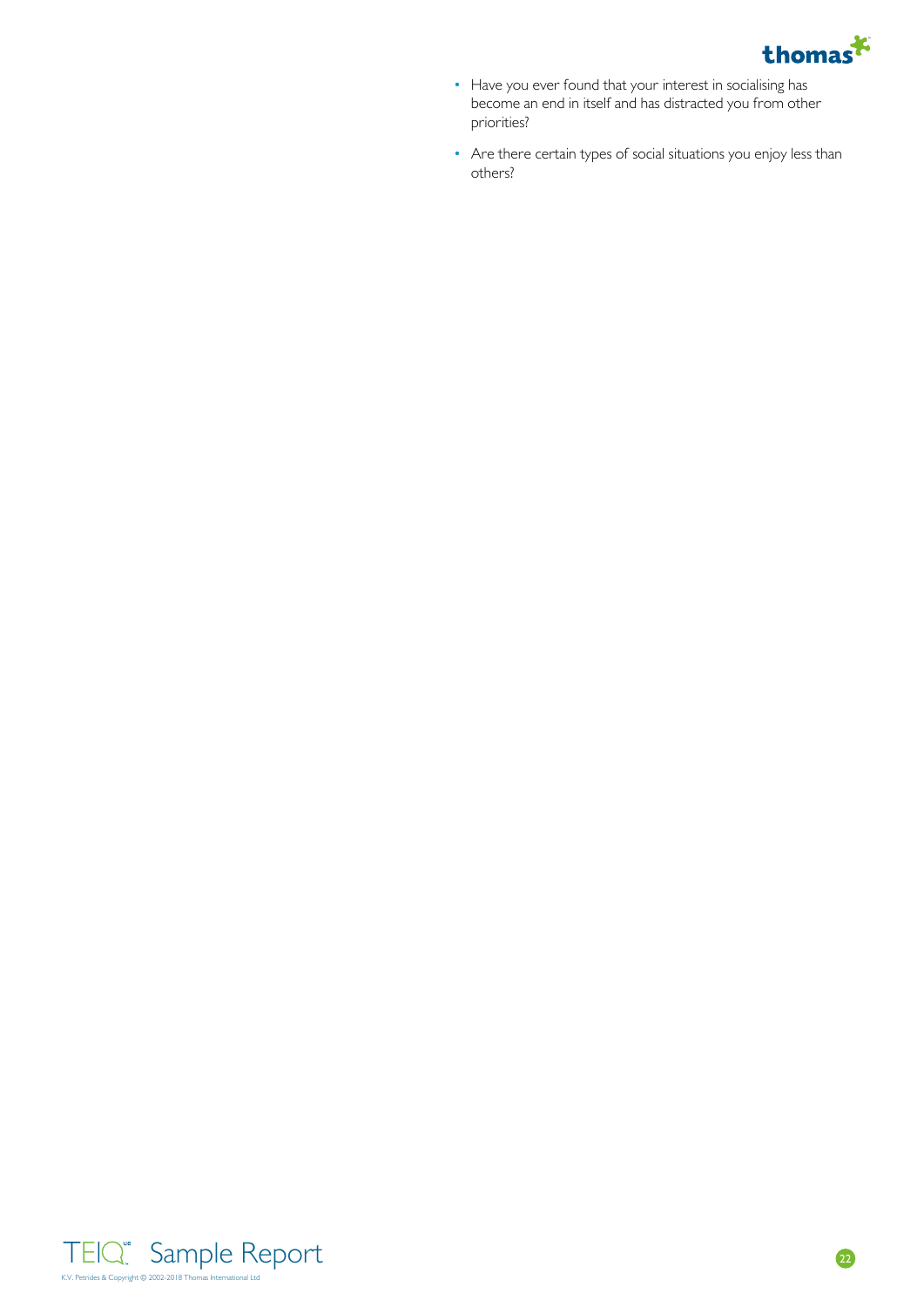

<span id="page-22-0"></span>

As opposed to Emotion Regulation, which deals with your ability to control your own emotions, Emotion Management measures your ability to manage other people's emotional states. It looks at how effective you believe you are in influencing how other people feel. You can do this by sympathising with them, calming them down and motivating them. At times you will Management is not just about instilling positive emotions in other people.

It is about the wider issue of getting other people to act in a way that achieves a goal. You may want to instil a variety of emotions in employees if you feel that will help you to, for instance, improve underperformance. In some personal situations, people's emotions can get out of control and prevent a problem being solved: we may want to calm things down.

## Emotion Management

#### Average scores

You can manage other people's emotions as well as most. It is likely that you will be at your most effective with people you know well, work with day-to-day, or are close to. You will be less able to manage the emotions of people you meet infrequently or have only a passing connection with.

This balanced score means you won't be tempted to become manipulative, trying to emotionally manage for its own sake. Equally you will not be at the mercy of others' emotions – when they get angry or upset – with no resources to cope.

Here are some issues you can think about and work on.

want to make people feel better but Emotion<br>This is easier to do with someone you half-know. Be careful how you treat people who may be important to you, but with whom you don't really have that much contact. You may think you can manage their emotions and fail, which can be problematic. The surest way to make a bad impression is to overstep the barriers people set up around their emotional life. • Be careful how you treat people who may be important to you,<br>but with whom you don't really have that much contact. You<br>may think you can manage their emotions and fail, which can be<br>problematic. The surest way to make a

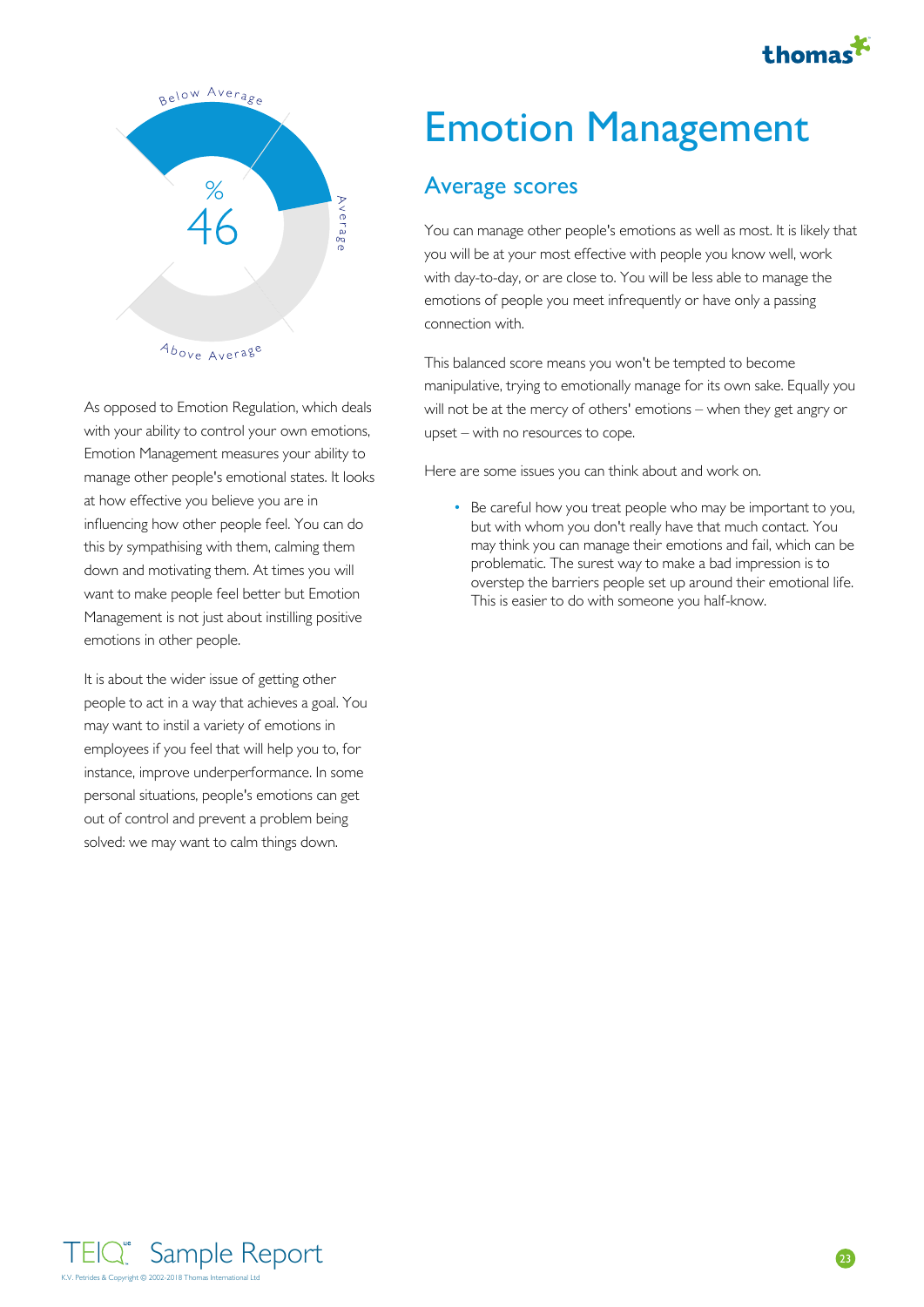

<span id="page-23-0"></span>

Assertiveness measures how forthright and frank you are in putting your views across. It also looks at whether your views are based on your beliefs, on an objective analysis of data, or simply on emotional reactions. It suggests how far you will stand up for what you perceive as your rights.

Assertiveness is different from aggression, though the two qualities are sometimes confused. Aggression involves hostile acts or feelings; assertiveness is a tendency to stand up and argue for your views.

### **Assertiveness**

### Above Average scores

You are more forthright and frank than most people. You will be comfortable when you argue your corner even if people directly disagree with you. You will not hang back in asking for things you want or need, in criticising or complimenting other people.

Frankness is an important leadership quality. People like a clear view of their situation at work and expect managers to confront and resolve difficult situations. This is also true in social and personal situations where addressing a problem early and honestly prevents it growing. You are well-equipped to do this.

- Don't continue to argue for your views after people have decided on a different position or course of action. This can make you seem inflexible. You need to be aware when an argument has gone against you.
- People who score lower on assertiveness may interpret your natural frankness as aggression or rudeness. They may take your comments more personally than you do. Be sure after such a discussion that you review what has happened and check that your attitude has not been misinterpreted.
- Don't fight about every decision. Learn to choose your battles. If you turn every decision into a major argument people will start seeing you as aggressive. They may stop raising issues with you.
- Avoid concentrating on your own arguments so much that you miss what other people are saying. Communication is a twoway process and hearing is as important as expressing.

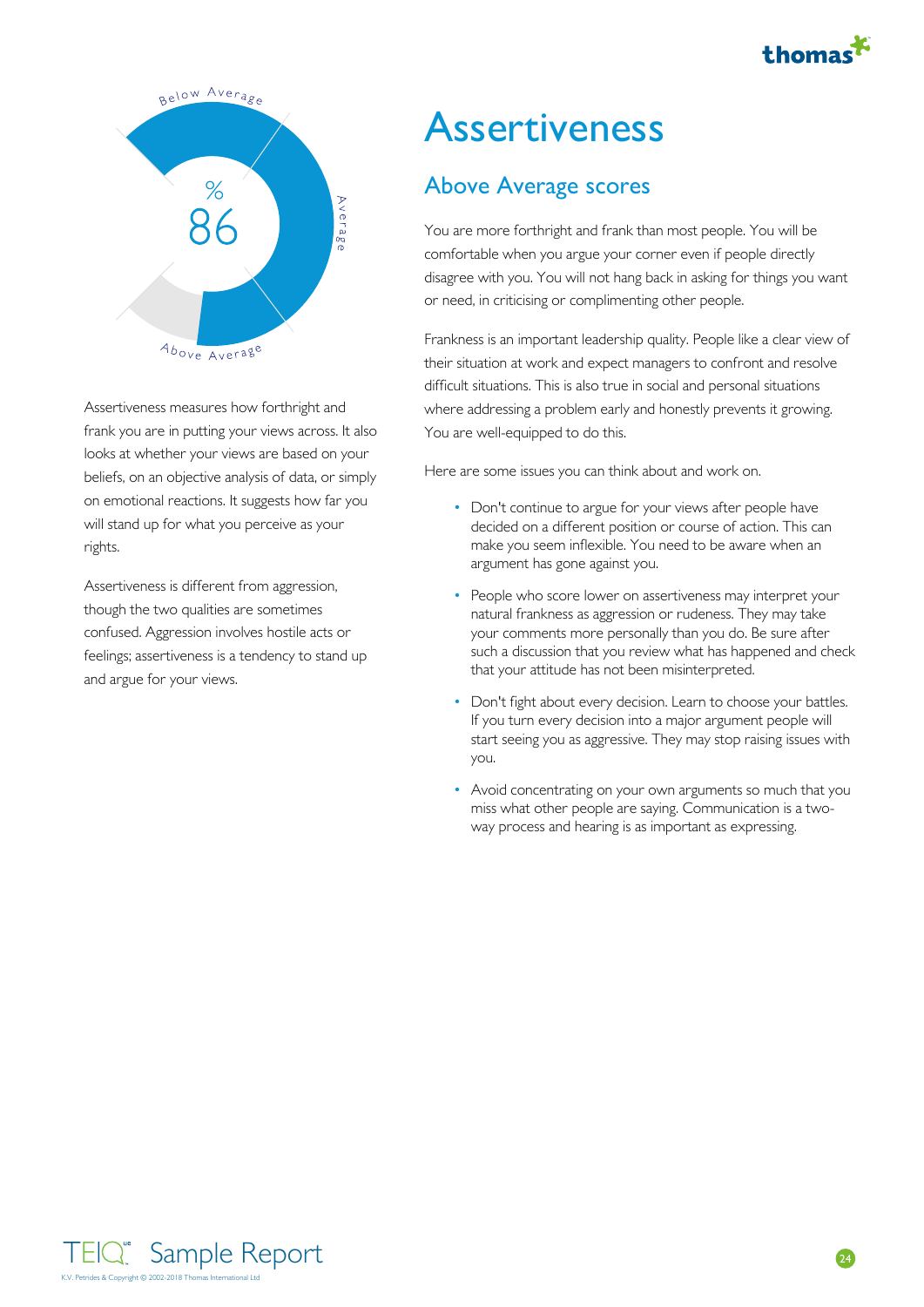

<span id="page-24-0"></span>

Social situations bring their own pressures and we are more or less good at noticing and then adapting to them. There are unwritten and sometimes formal rules about how we dress, act in certain types of social situations. Some of us make efforts to adapt; some of us make a point of being ourselves.

Social Awareness measures your perception of how aware you are of different situations and how you adapt your behaviour based on this awareness.

# Social Awareness

### Above Average scores

Your score indicates that you believe you enjoy socializing and are a people-person. You feel comfortable around others and are thought of as outgoing and extroverted. Overall, you are socially sensitive and will adapt to circumstances. Because of this you may suit roles in public relations, selling, and client-facing services.

Being social sensitive is very important if your role or interests involve you meeting lots of different people in different forums. It will become more important the more senior your role in an organisation.

Here are some issues you can think about and work on.

or even speak differently at work, at home and **the and make sure you do not put socializing before work**. Use your interpersonal skills in the service of the organization and make sure you do not put socializing before work. •

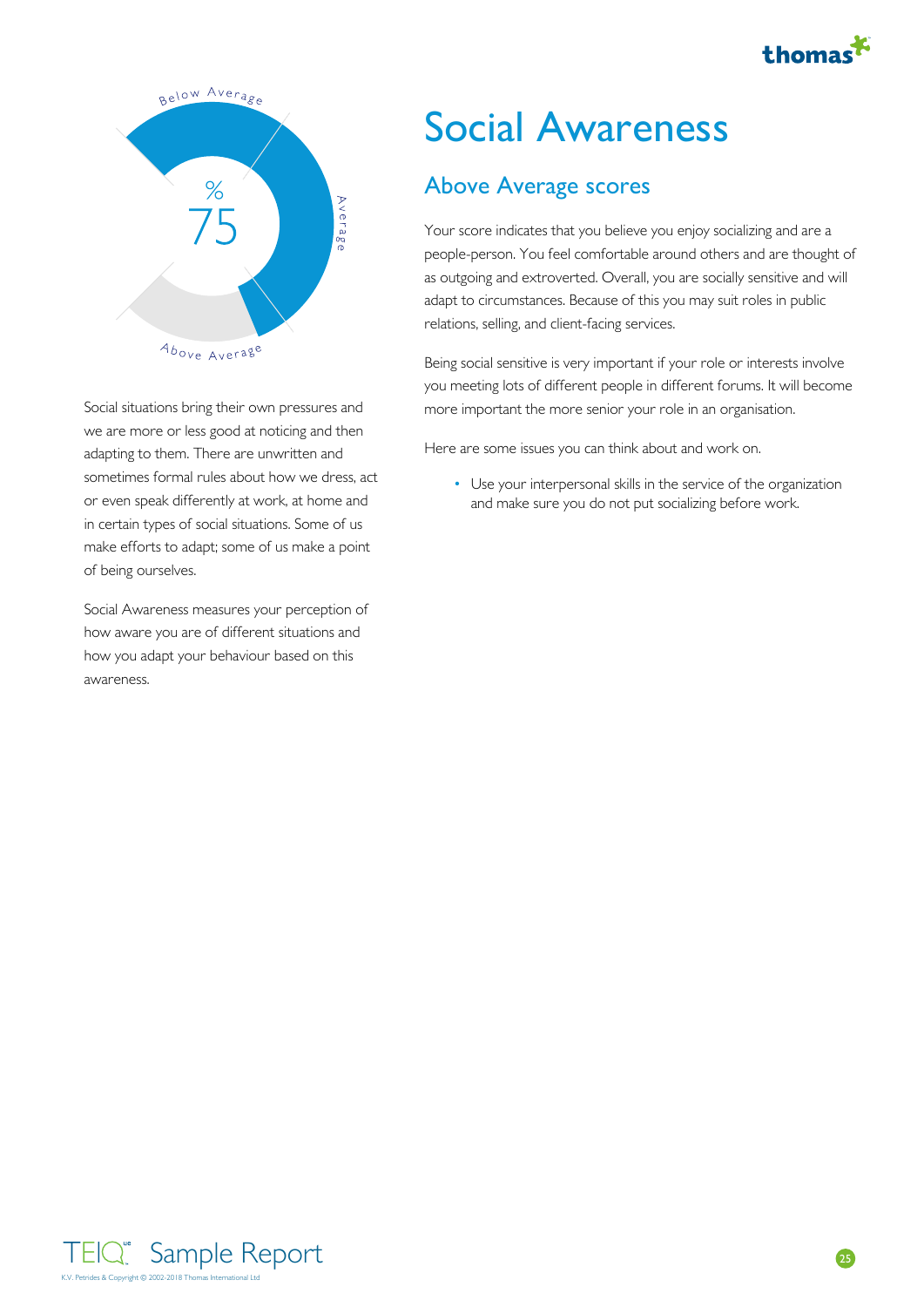

<span id="page-25-0"></span>

Adaptability measures how flexible you are in your approach to life. It reflects how you adapt to new environments, conditions and people, and how you deal with change. Your score indicates whether you will welcome and even seek out new experiences or will prefer a more stable environment and work.

Understanding your score on this Facet will help you cope with different situations at work, such as a reorganisation, a new job or a long, mundane project. It will also help you address personal changes, such as moving house or breaking up with a partner.

# **Adaptability**

### Average scores

Your responses suggest you are as adaptable to new environments as most people. You can cope with changes in your work and home life. You also need certain stable elements whether these are people, systems, habits or ways of working.

You will like jobs with some stability – a predictable workload or a core system – but which do involve change. You will tend not to flourish in conditions of creative anarchy or tight bureaucracy.

You are in a good position to see both the advantages and disadvantages involved in changing a situation or leaving it as it is.

Here are some issues you can think about and work on.

• You may see other people's natural tendency to embrace change or resist it as simply irresponsibility or obstruction. You • You may see other people's natural tendency to embrace<br>change or resist it as simply irresponsibility or obstruction. Y<br>can help by seeing both sides of an argument.

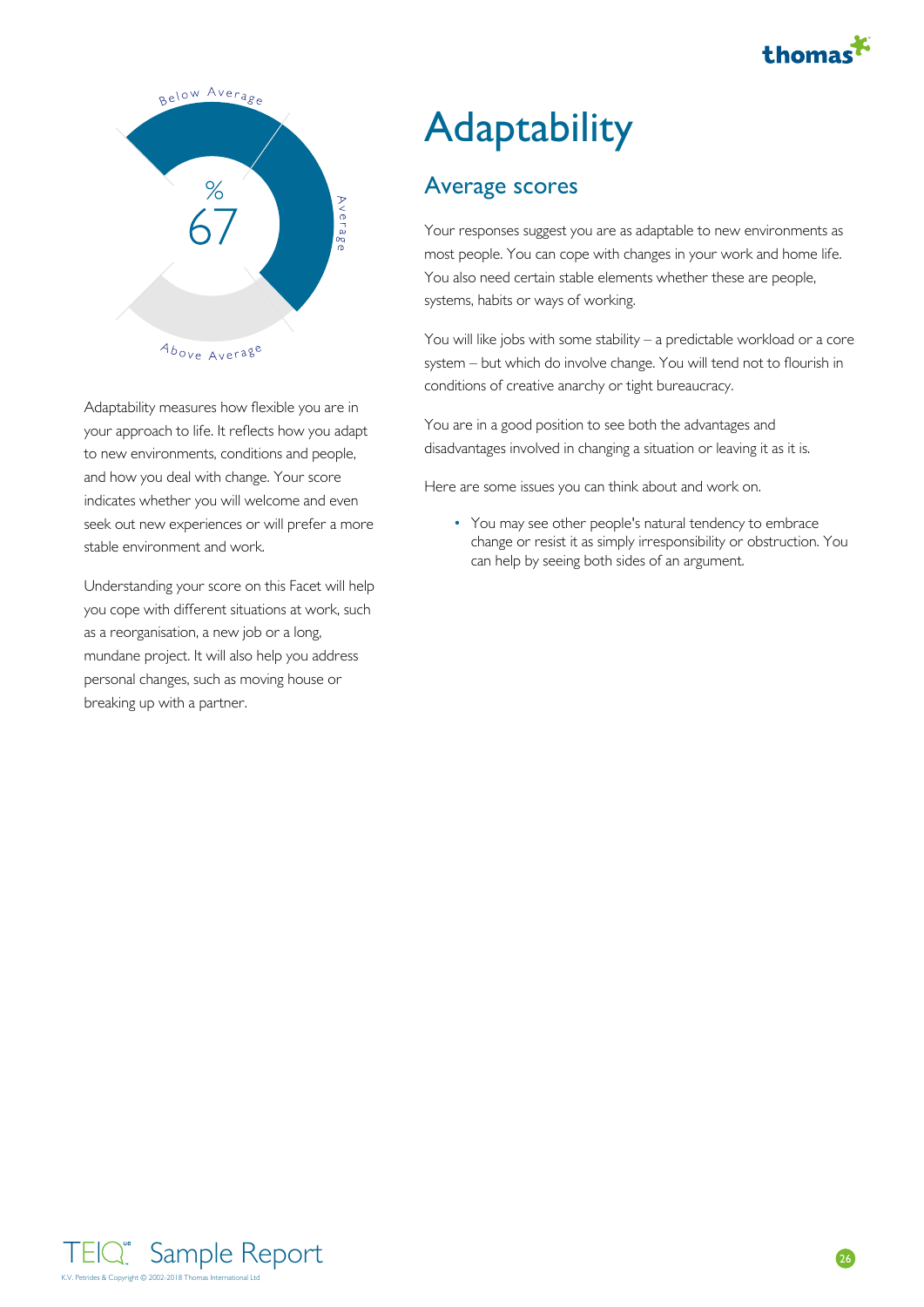

<span id="page-26-0"></span>

Research shows that individuals are motivated by many different things in their work. These include financial rewards, status, praise, and social interaction.

Self-motivation measures the extent to which a person is intrinsically motivated. People motivated in this way have their own internal standards which they apply to any task. Their motivation comes from achieving those standards.

## Self-Motivation

### Average scores

You are driven by your internal standards as much as most people. At times you will get pleasure just from doing something well. At other times you will need additional incentives to get going, keep going and see a project through to the end. You will be reasonably flexible in how you judge your own work: sometimes your own judgement will be most important; sometimes the views of managers or colleagues.

Here are some issues you can think about and work on.

• You may become critical of people who are totally driven by their own standards or people who need lots of external motivation to get going. You might view the former as selfobsessed and unrealistic, the latter as lazy or undisciplined. Both • You may become critical of people who are totally drived their own standards or people who need lots of extern motivation to get going. You might view the former as sobsessed and unrealistic, the latter as lazy or undisc